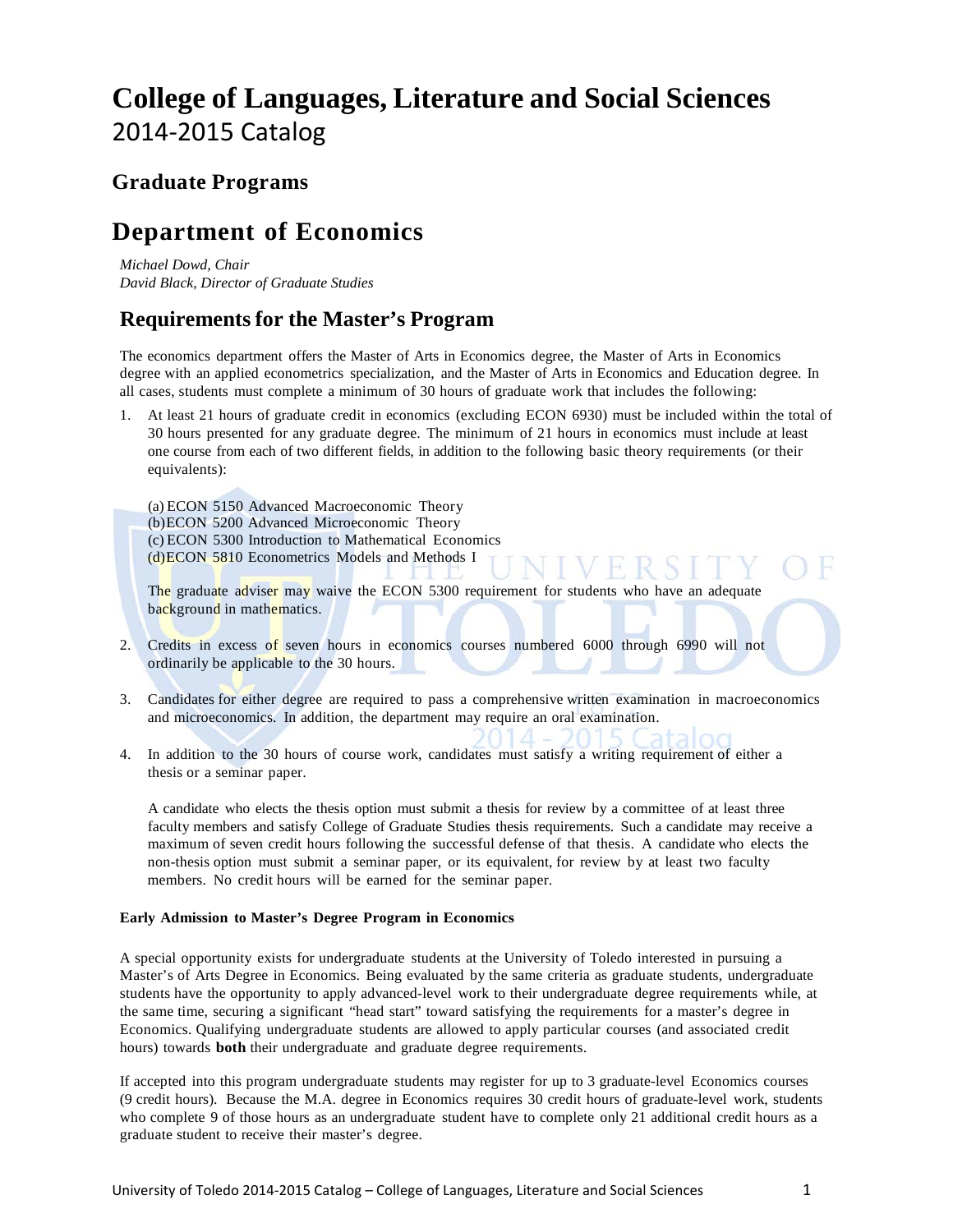Undergraduate students with a declared major or minor in Economics and a cumulative GPA in Economics courses of 3.3 or higher are eligible for this program. Students accepted into this program must consult and receive prior approval from the Department of Economics' graduate director as to which courses at the University of Toledo may be applied for dual credit toward both undergraduate and graduate degree requirements. Students interested in this program are encouraged to speak with the Department of Economics' Chair, graduate director, or undergraduate advisor for additional information and the application form for this program

### **Specialization in Econometrics**

The master's program with an applied econometrics specialization is designed to afford interested, wellqualified candidates for the master's in economics an opportunity to study econometrics on a more intensive and applied basis. The applied econometrics specialization would enable candidates to develop applied econometric skills through hands- on research combined with textbook-lecture learning.

The specialization in applied econometrics is an option in the M.A. program in economics. Students who elect the specialization option will normally need two full years of study to complete the program. In the first year, an M.A. candidate in the specialization will complete the regular M.A. core requirements, an additional econometric course (ECON 5820), and field/related course work. Further, the M.A. candidate is required to pass a written comprehensive examination in econometrics, as well as the usual written comprehensive examinations required of all students. In the second year of the program, the candidate will enroll in a sequence of two applied econometrics seminars (ECON 6810 and ECON 6820) and engage in thesis work.

### **Internships**

The department offers a public service internship, requiring seven credit hours of ECON 6940. In addition to ECON 6940, the intern is allowed to include up to three credit hours of either ECON 6900 or 6990 toward the 30 credit hours required for a Master of Arts degree.

### **Master of Arts and Education**

For the degree of Master of Arts and Education, students must meet requirements for the degree as stated in the Judith Herb College of Education graduate section of this catalog.

# **Department of English Language and Literature**

*Sara Lundquist, Chair*

*Carmen Phelps, Director of Graduate Studies, Advisor for Graduate Students in the Literature Concentration Douglas Coleman, Advisor for Graduate Students in the English as a Foreign Language Concentration*

### **Requirements for the Master's Program**

### **M.A. in English with a Concentration in Literature**

The M.A. degree (literature concentration) requires 33 hours of course work. Graduate students who are accepted into the program as teaching assistants are further required to take ENGL 6010 Seminar in English Instruction: Composition, an additional three-hour course, for a total of 36 hours.

All students working toward the Master of Arts with a concentration in literature must satisfy the following requirements:

(a) The course work shall include

- ENGL 5100 History of the English Language
- **either** ENGL 5750 History of Literary Criticism
- **or** ENGL 5780 Contemporary Literary Theories and Criticism
- ENGL 5790 Approaches to Research in English;
- At least two seminars (6000 level courses in English excluding 6010, 6180, and 6890)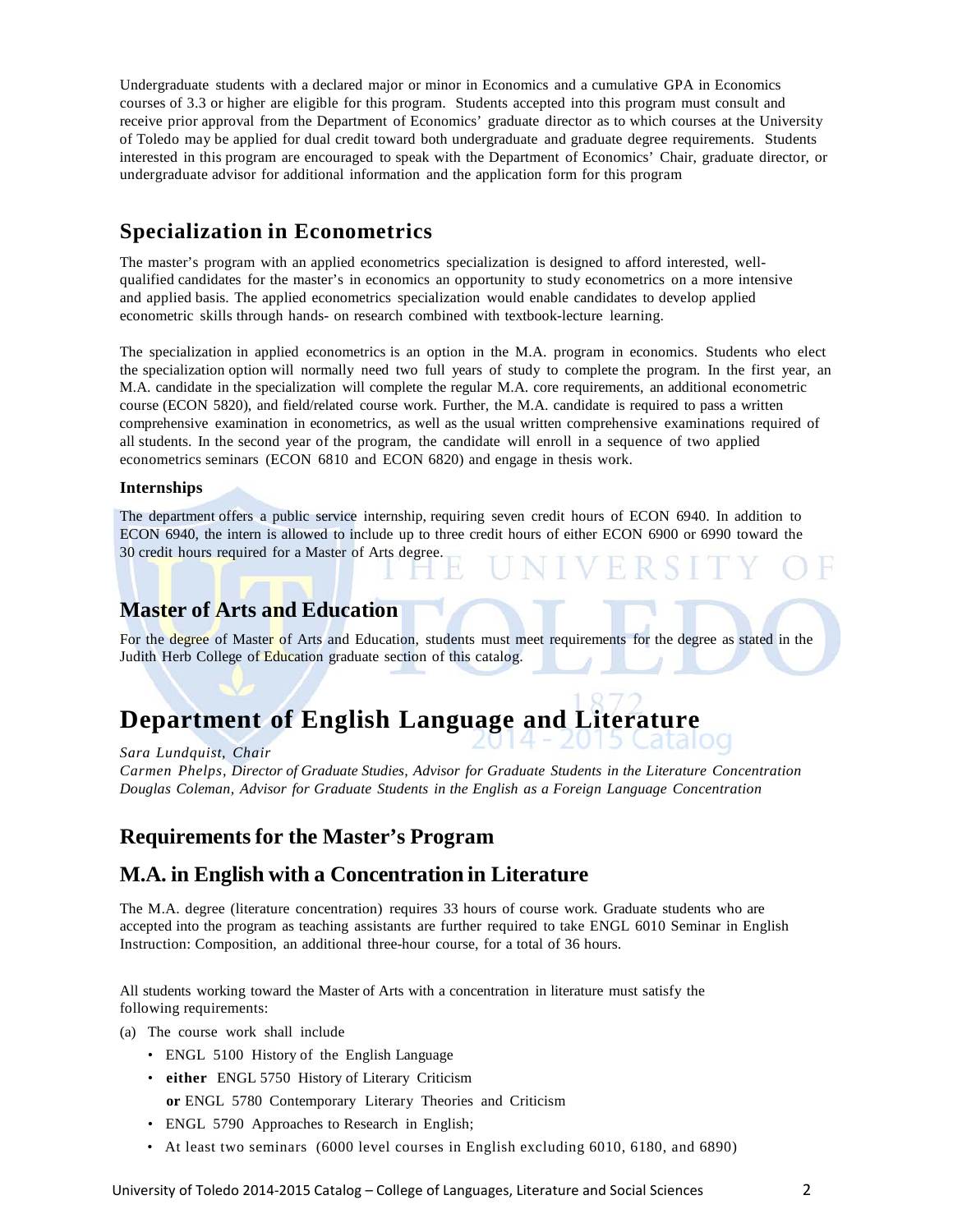Students who have completed any of these course requirements or their equivalents at the graduate level before admission to the College of Graduate Studies may petition the director of graduate studies in English for substitutions.

- (b) Of the remaining 18 hours of course work for the degree, students may take a maximum of two courses from other departments in the humanities, fine arts or social sciences, as approved by the director of graduate studies. Students may count two graduate-level creative writing courses and one independent study course toward the degree.
- (c) Candidates must successfully pass the MA Exam and submit a satisfactory MA Portfolio, details of which can be found on the department web site.

### **M.A. and Ed. Degree in Literature**

For the degree of Master of Arts and Education, students must meet requirements for the degree as stated in the Judith Herb College of Education Graduate Catalog. Specialization courses require approval of faculty advisors of the collaborating departments.

### **M.A. in English with a Concentration in English as a Second Language (E.S.L.)**

The M.A. in E.S.L. requires 35 hours of course work. A maximum of one course counted toward a master's degree may be an independent study.

Required courses (The requirements for certain courses may be met by other courses substituted at the discretion of the advisor):

- ENGL / LING 5150: Linguistic Principles
- ENGL / LING 5100: History of the English Language<br>• LING 5190: Sociolinguistics FRSI
- LING 5190: Sociolinguistics
- ENGL / LING 6150: Applied Linguistics I
- ENGL / LING 6170: Applied Linguistics II
- ENGL 6190: Environments for ESL<br>ENGL 6940: Internship in ESI: must
- ENGL 6940: Internship in ESL; must be taken twice, two credits each time.
- ENGL 5430: Issues in Second Language Education
- Three other courses (9 semester hours) meeting advisor approval, one of which may be outside ENGL or LING
- ENGL 6970: Master's Thesis (at least one credit hour)

**Foreign Language Requirement**. A grade of "C" or better in a third year foreign language course or the equivalent. An entry-level course with a graduate number does not fulfill this requirement. The requirement is waived for non- native speakers of English and may also be waived on the basis of an examination conducted by the Department of Foreign Languages. If a student has successfully completed a year of coursework in one language and more than a year of study in a second, and one of them is a non-Western language (Chinese, Japanese, Arabic, Swahili, etc.), this also satisfies the requirement. Candidates may fulfill the foreign language requirement by signing up for a three credit, graduate-level, Independent Study.

**Thesis Requirement**. The MA in English requires a master's thesis, with at least one (1) credit hour of ENGL 6970: Master's Thesis.

### **M.A. and Ed. Degree in English as a Second Language (E.S.L.)**

For the degree of Master of Arts and Education, students must meet requirements for the degree as stated in the Judith Herb College of Education Graduate Catalog. Specialization courses require approval of faculty advisors of the collaborating departments.

**Foreign Language Requirement**. A grade of "C" or better in a third year foreign language course or the equivalent. An entry-level course with a graduate number does not fulfill this requirement. The requirement is waived for non- native speakers of English and may also be waived on the basis of an examination conducted by the Department of Foreign Languages. If a student has successfully completed a year of coursework in one language and more than a year of study in a second, and one of them is a non-Western language (Chinese, Japanese, Arabic, Swahili, etc.), this also satisfies the requirement. Candidates may fulfill the foreign language requirement by signing up for a three credit, graduate-level, Independent Study.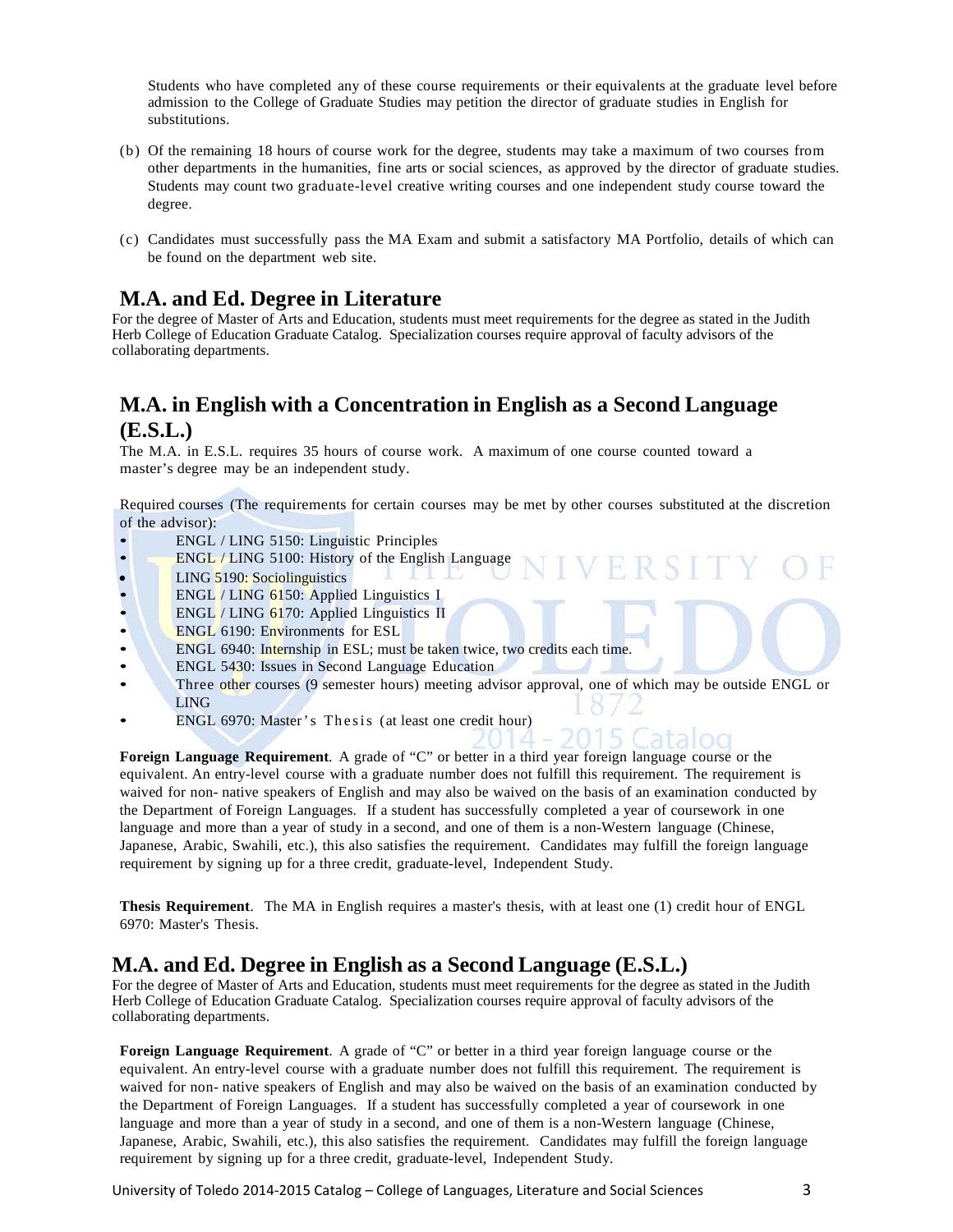**Thesis / Project Requirement**. The MA-Ed. in ESL requires a thesis or project. If the student chooses to write a thesis, either ENGL 6970: Master's Thesis or CI 6960: Master's Thesis in Curriculum and Instruction must be taken for at least three (3) credit hours. A student in the MA-Ed. in ESL may also elect to complete a project, in which case CI 6920: Master's Research Project in Curriculum and Instruction must be taken for at least three (3) credit hours.

### **Certificate in the Teaching of Writing**

A certificate in the teaching of writing can be earned as part of the master's degree in English (either literature or English-as-a-Second-Language concentration). The certificate also can be earned separately from the degree.

The certificate is designed to offer continuing education for regional high school teachers of English and composition; to offer specialized education in composition to those earning master's degrees who wish to pursue work as teachers of writing at regional community colleges and area universities; and to provide graduate students with the opportunity to earn job credentials in composition, as well as in literature.

### **Application**

Those applying for both the M.A. in English and the certificate in the teaching of writing program should submit application materials for each to the College of Graduate Studies.

Those applying to work on the certificate alone must hold an undergraduate degree in English and submit an application form, a letter of interest, all college and graduate school transcripts, and two letters of recommendation to the College of Graduate Studies.

### **Requirements**

Fifteen hours of course work are required for completion of the certificate.

**Theory**

ENGL 5780 Literary Theories and Criticism ENGL 5090 Current Writing Theory

**Praxis**

ENGL 6010 Instruction in Composition

This course assumes experience in teaching. Those not presently teaching will be asked to work with a teacher to gain that experience. ZU.  $\overline{14}$ ZUTO Catalog

### **Methods**

ENGL 6180 Methods in Composition Course Design and Assessment

### **Research**

ENGL 6890 Certificate Capstone

Those students working on the master's degree also must fulfill all requirements of that degree.

No transfer of credits from other institutions will be allowed, although those students who complete ENGL 4090 while undergraduates at The University of Toledo will not be required to take ENGL 5090 if they received a grade of B or higher.

## **Department of Foreign Languages**

*Ruth A . Hottell, Chair Ruth A. Hottell, French Graduate Adviser An Chung Cheng, Spanish Graduate Adviser Friederike Emonds, German Graduate Adviser*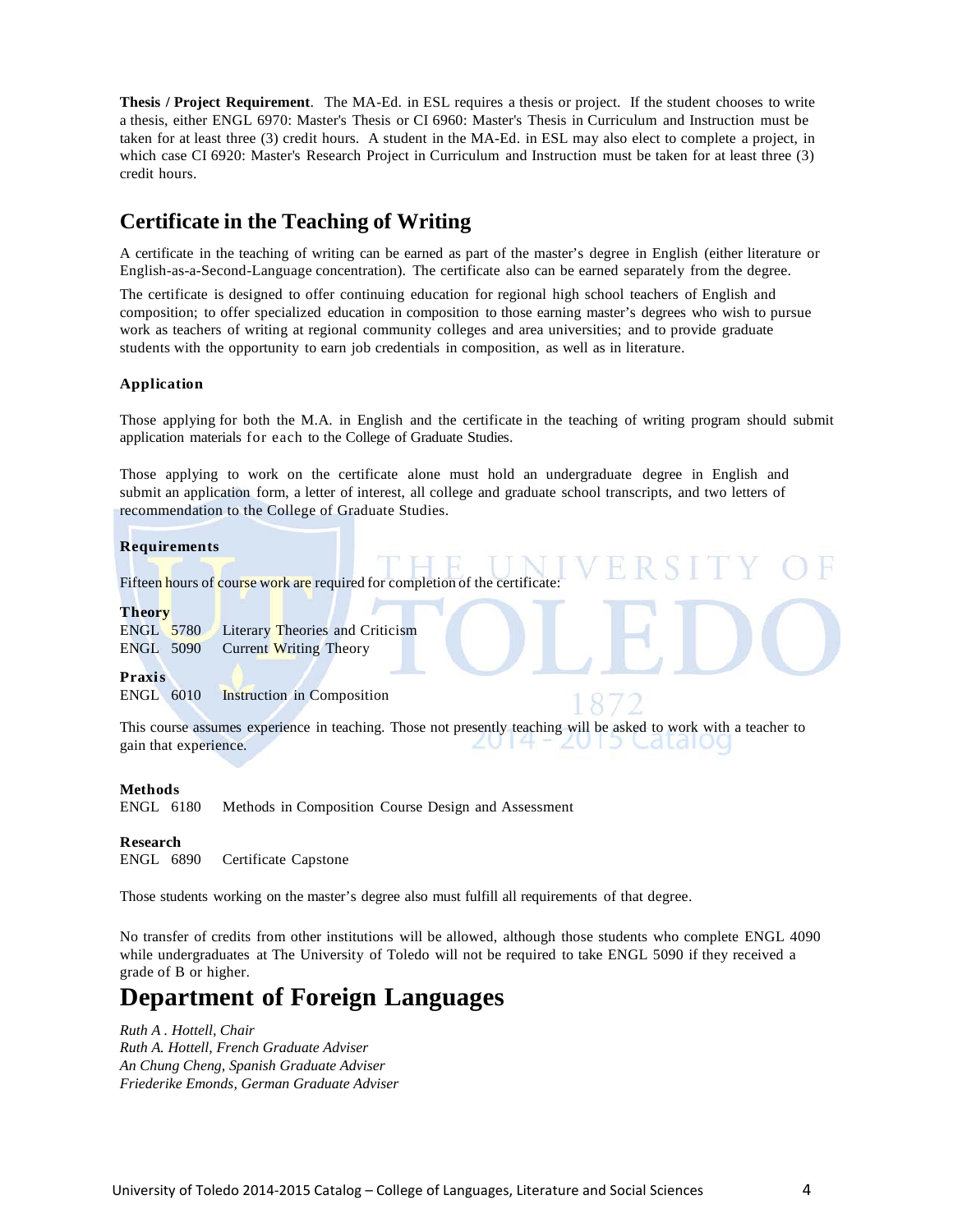## **Requirementsfor the Master's Program in French, German and Spanish**

Students must complete a minimum of 30 semester credit hours for the master of arts and a minimum of 30 semester credit hours for the master of arts and education.

For the degree of master of arts or master of arts and education with a major in French, German or Spanish, students must meet the following departmental requirements: present an undergraduate major in the language of interest from an accredited college or university; satisfactorily complete at least 18 hours of graduate credit in the major language (including courses 5010 and 5020 in French and German, 5010 and 5110 in Spanish); satisfactorily complete an additional 12 hours in the major language or in approved, cognate courses; pass a comprehensive examination; and demonstrate a reading proficiency in a foreign language other than the major. This may be done either by earning a passing grade in a foreign language course at or above the 3000 level, by passing an examination administered by the Department of Foreign Languages, or by successfully completing a graduate reading course offered by the department. A thesis may be presented for an additional six hours of credit in lieu of the comprehensive examination.

### **Master of Arts and Education**

For the degree of Master of Arts and Education, students must meet requirements for the degree as stated in the Judith Herb College of Education graduate section of this catalog.

## **Department of Geography and Planning**

*Patrick L. Lawrence, Chair* VERSITY *Daniel J. Hammel, M.A. Program Director and M.A. Graduate Adviser*

### **Requirements for the Master's Program**

For the Master of Arts degree, students must meet the following departmental requirements, including 36 credit hours of graduate work:

- 1. 16 of the 36 minimum hours must be taken in the department at the 6000 level. Fifteen additional elective hours may be taken at the 5000 or 6000 level within the major. The 6100, 6150, 6910, and 6920 courses are mandatory. This 15-hour requirement may not include the following courses: 6700, 6910, 6940 and 6960.
- 2. A minimum of one graduate-level (at least three hours) course or seminar, approved by the adviser, must be taken in a related area outside the department. This may not include an independent study or research course.
- 3. The selection of geography and planning courses and related courses should comprise a unified program chosen in consultation with the graduate adviser.
- 4. At the end of the second semester of full-time work, the student takes a comprehensive written and oral exam upon completion of at least nine course credits, maintaining a B grade or better in 6100 and 6150, and a B average or better for all graduate work. Successful completion of the comprehensive exam entitles the student to become a formal candidate for the M.A. degree.
- 5. The student then seeks approval of a thesis topic, formulates a thesis committee, and submits the proposal for approval.
- 6. The student should research and write an approved thesis under the direction of a thesis committee composed of departmental faculty members. The student may select an applied or traditional thesis option.
- 7. Upon completion of the thesis, an oral examination on the student's research, as it relates to general professional competence, will be required.
- 8. A minimum enrollment to qualify for the master's degree is two hours of thesis credits, but there may be as many as six hours within the 36 semester hours of graduate work.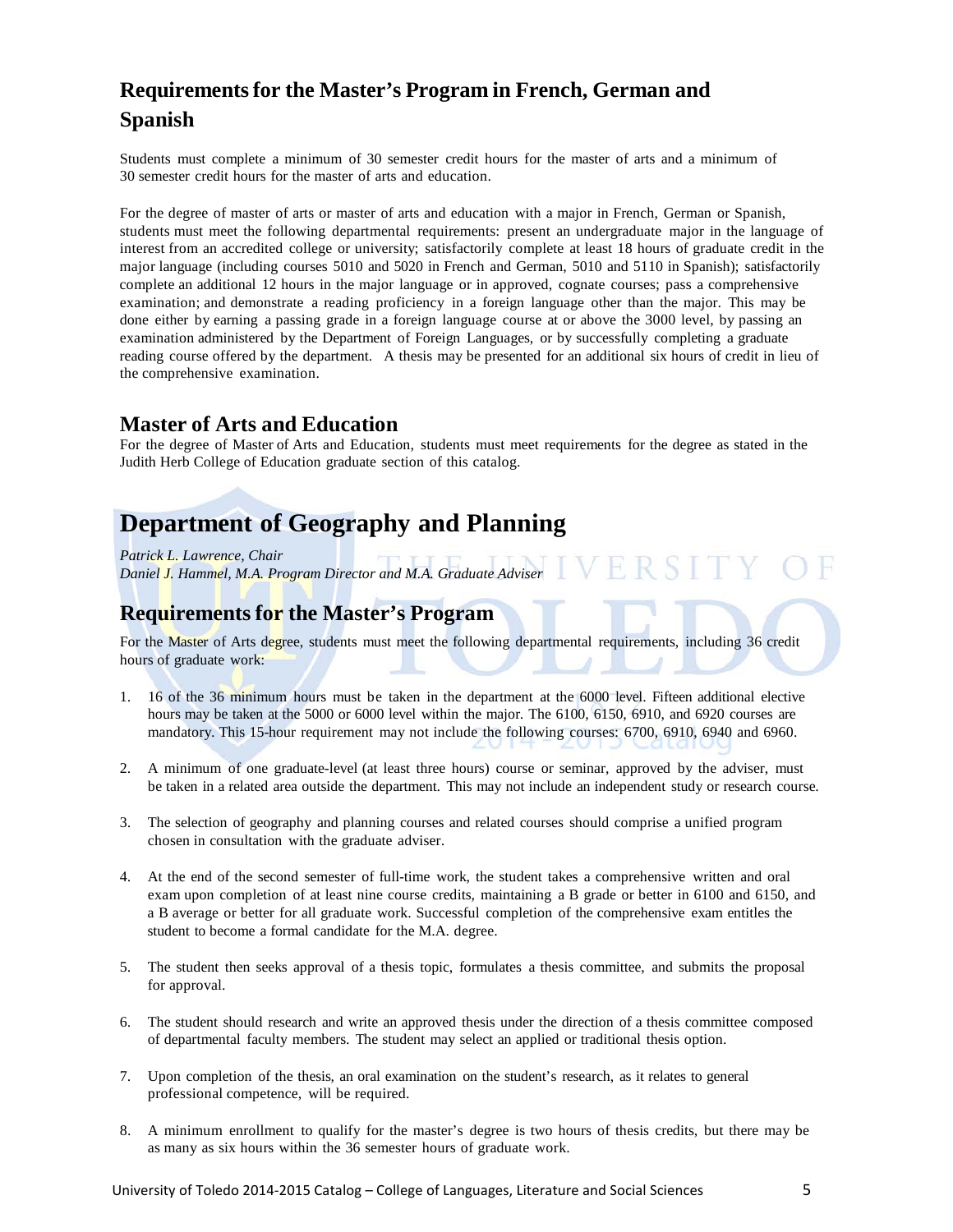The master's program is designed to provide a quality multidisciplinary education, foster theoretical and applied research in geography and planning, promote multicultural understanding, complement interdisciplinary work, and support local community outreach programs and grass-roots organizations. Faculty interests and research facilities offer opportunities to pursue intensive programs in community and urban planning, economic geography, geographic information science, environmental geography and planning, or cultural and behavioral geography.

### **Certificate in GIS and Applied Geography**

### **Requirements for completion**

Student enrolled full-time can complete the requirements for this 15-credit program in one year. Students admitted into the program for the fall semester should be able to enroll in all the necessary courses within the academic year and can complete their final project by the end of the spring semester.

#### **Specific requirements:**

- Students enrolling in the program will be required to complete a minimum of 12 credits from the list of approved GIS technical courses;
- Students must complete a final three credit project workshop based on a terminal project related to a research problem specific to their discipline;
- Students must maintain a minimum "B" average to complete the certificate program.
- Course selection and the sequence of courses will be agreed upon by the student and the program coordinator to help students complete the program and gain the necessary skills.

**F UNIVERSI** 

#### **Course List**

GEPL 5490 Remote Sensing of the Environment GEPL 5500 Digital Image Analysis GEPL 5510 Geographic Information Systems GEPL 5520 Analytical and Computer Cartography GEPL 5180 Geographic Information System Applications GEPL 6190 Advanced Geographic Information Systems Seminar 18 GEPL 6950 Applied Geographics Project Workshop 2014 - 2015 Catalog

### **Master of Arts and Education**

For the degree of Master of Arts and Education, students must meet requirements for the degree as stated in the Judith Herb College of Education graduate section of this catalog.

## **Department of History**

*Charles BeattyMedina, Chair Robert Padilla, Director of Graduate Studies*

### **Admission**

All students seeking admission to graduate study are required to provide transcripts, GRE scores, three academic letters of recommendation, and a statement of research interests. The applicant's research interests should correlate to the expertise of the history department faculty. In addition, students whose native language is not English must submit TOEFL scores. For additional information, see the History Department's graduate handbook on the departmental website or contact the director of graduate studies.

The History program reviews applications in February for students to begin studies during the fall semester. The deadline for applications for admission with financial aid is January  $31<sup>st</sup>$ . However, the College of Graduate Studies accepts applications throughout the year.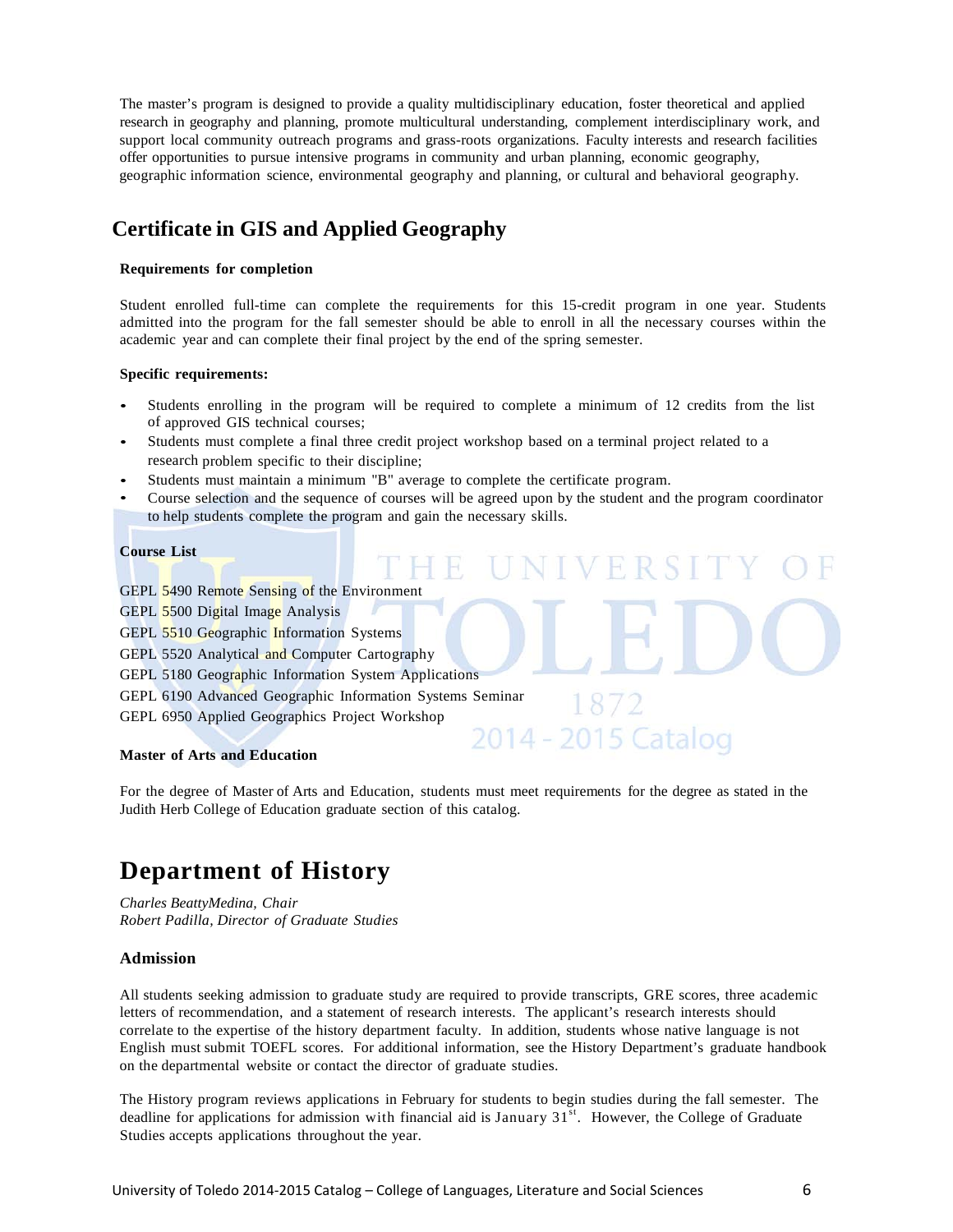### **Requirements for the Master of Arts Degree**

The student may earn the M.A. degree by completing either 30 graduate credits, including a thesis; or 36 graduate credits with an examination in lieu of a thesis. The choice between the two options should be made no later than the second semester of study. The student must maintain a B average, or better, in all graduate work. Each candidate for the M.A. degree must pass the following courses.

- HIST 6600: Historiography
- HIST 6930: Two seminars with this course number.
- In addition, HIST 6950 is highly recommended

### **Requirements for the Master of Arts and Education Degree**

For the degree of Master of Arts and Education, students must meet the requirements for the degree as stated in the Judith Herb College of Education graduate section of this catalog. The Master of Arts and Education degree in history requires at least 21 hours of graduate credit in history or social studies (including HIST 6600:Historiography, and a history seminar 6930) within the total of 36 hours presented for the degree. To complete the program, students may choose either a written examination or a final project supervised by the student's advisor in the department of history.

### **Requirements for the Ph.D. Degree**

The doctor of philosophy degree in history requires a minimum of 62 hours beyond the master's degree, including 24 hours for the dissertation. Doctoral students must complete four seminars, a course in historiography, (HIST 8600), and a Professional Workshop (HIST 8950).

#### **General Field**

The student must stand for an examination, written and oral, over one general field, such as U.S. history or modern European history. See the departmental Graduate Handbook for additional details.

#### **Secondary Concentration**

The student must stand for examination in one major area of concentration. This normally will be the area in which the student will write the dissertation and in which the student has completed seminars and course work.

#### **Minor Field**

The student will be examined in a minor area outside the general field. Selection of this field will be made by the student in consultation with the advisor. 2014 - 2015 Catalog

#### **Foreign Language Competency**

Every student, before taking the comprehensive examination, must pass an examination in a foreign language. The choice of the language required will lie with the student's advisor.

## **Master of Liberal Studies Program**

#### *Jerry Van Hoy, Director*

The Master of Liberal Studies (MLS) Program at The University of Toledo seeks to provide an intellectually challenging and academically rigorous education to non-traditional students with bachelor's degrees who desire additional study in the liberal arts. By its very nature, the MLS Program encourages interdisciplinary thinking and respects diverse philosophical and methodological approaches to knowledge. After a series of core seminars, a student creates his or her own program of study under the guidance of a faculty adviser. The master of liberal studies program works cooperatively with the various departments and undergraduate interdisciplinary studies programs to offer meaningful experiences for students. The MLS degree may be completed via distance learning or on campus. For further information, please see the master of liberal studies web page at *<http://www.utoledo.edu/llss/mls>* or contact the director at [jerry.vanhoy@utoledo.edu.](mailto:jerry.vanhoy@utoledo.edu)

A Certificate in Women's and Gender Studies is available through the Master of Liberal Studies program. See the Women's and Gender Studies section of this catalog for details.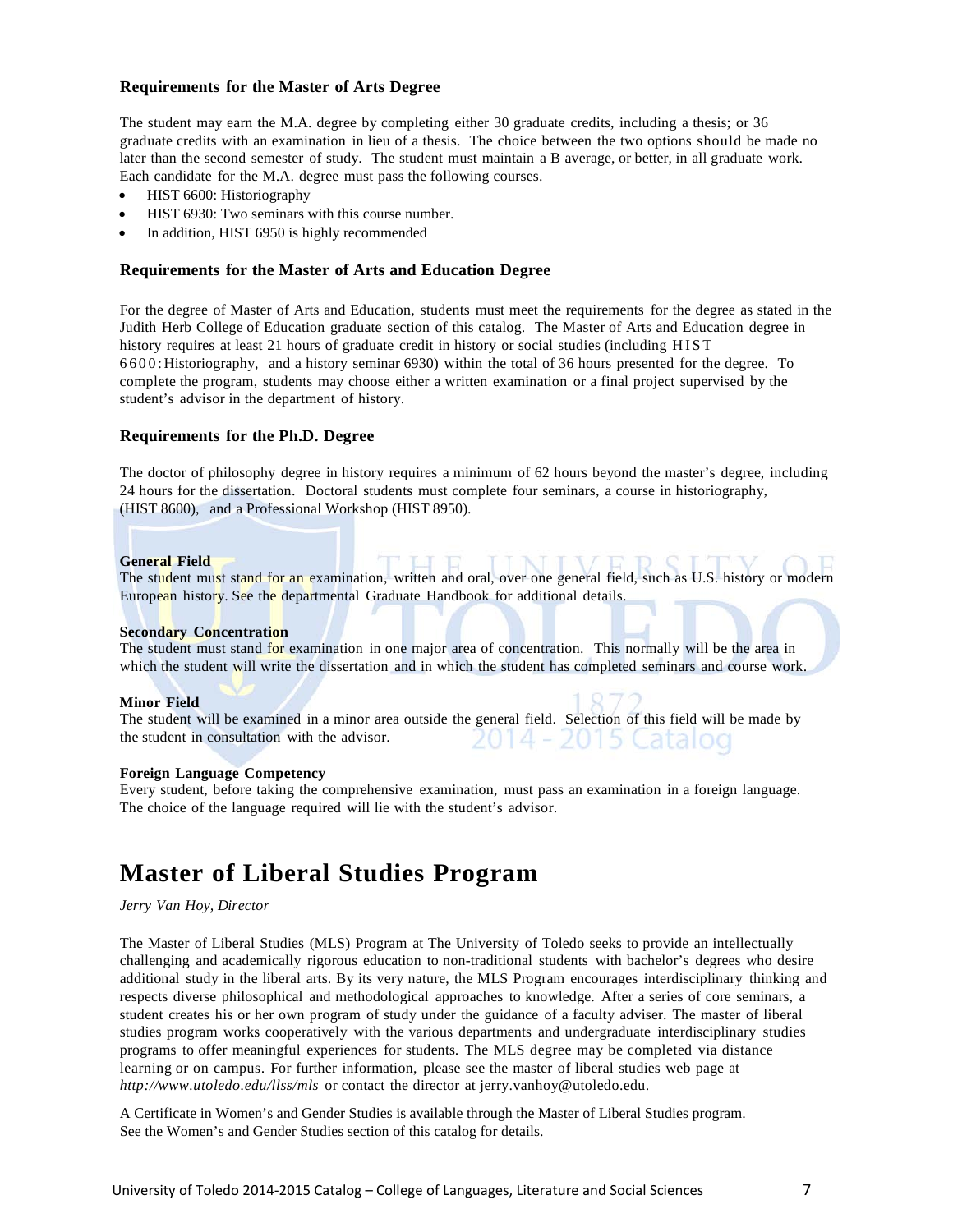#### **Admission**

All students seeking admission to the master of liberal studies program must file an application with the College of Graduate Studies. Application materials consist of an application, a statement of purpose, writing sample, postsecondary transcripts (not necessary for applicants with a UT degree), and three letters of reference. Students with an undergraduate GPA of less than 2.70 must also submit GRE scores to be considered for admission. Applicants may request or may be requested to have an interview with the director.

### **Requirements for the Master of Liberal Studies Degree**

For the master of liberal studies degree, students must complete the following requirements, totaling 33 hours of study:

1. Core seminars (12 hours):

- MLS Seminar in the Humanities (MLS 6010).
- MLS Seminar in the Social Sciences (MLS 6020).
- MLS Seminar in the Natural Sciences (MLS 6030).
- MLS Seminar in the Visual and Performing Arts (MLS 6040).

2. Research Methods, chosen in consultation with the director and an adviser (3hours).

- 3 Electives, chosen in consultation with the director and an adviser (13-15 hours).
- 4. Capstone requirement (3-6 hours).

*Thesis option*: A thesis is a written report on original independent research conducted by the student under the supervision of his or her thesis adviser and thesis committee. The thesis must be written in scholarly format, with the appropriate citation format and extensive references. The literature review developed for the thesis proposal should serve as the initial component of the thesis. Typical thesis length: 50 to 70 pages including all tables, figures, and references.

*Project option*: A project is an applied or creative work. Generally a project will include a product that contributes knowledge via applied research or creative accomplishment (such as video, a course of study, short stories or essays). Projects must include an explanatory essay that includes an explanation of the methods and theory involved. In addition, the document will describe, in summarized fashion, the project development process. The literature review developed for the project proposal may serve as the basis of the explanatory essay. Typical explanatory essay length: 20 to 30 pages, including references.

### **Elective requirements for the MLS / Women's and Gender Studies Certificate**

The electives above must be chosen from designated courses offered by the Department of Women's and Gender Studies (15 hours). Please see the Women's and Gender Studies graduate section of this catalog.

## **Department of Philosophy**

*John Sarnecki, Chair Benjamin Grazzini, Graduate Adviser*

The Department of Philosophy offers a two-year program of study towards the completion of Master of Arts degree in Philosophy. Admissions are not restricted to students with undergraduate degrees in philosophy. Qualified students from other majors or concentrations will also be considered for admittance. This program is designed to prepare students for higher level graduate work and success within a top flight Ph.D. program in philosophy as well as prepare students to teach philosophy in graduate school or at a community college level.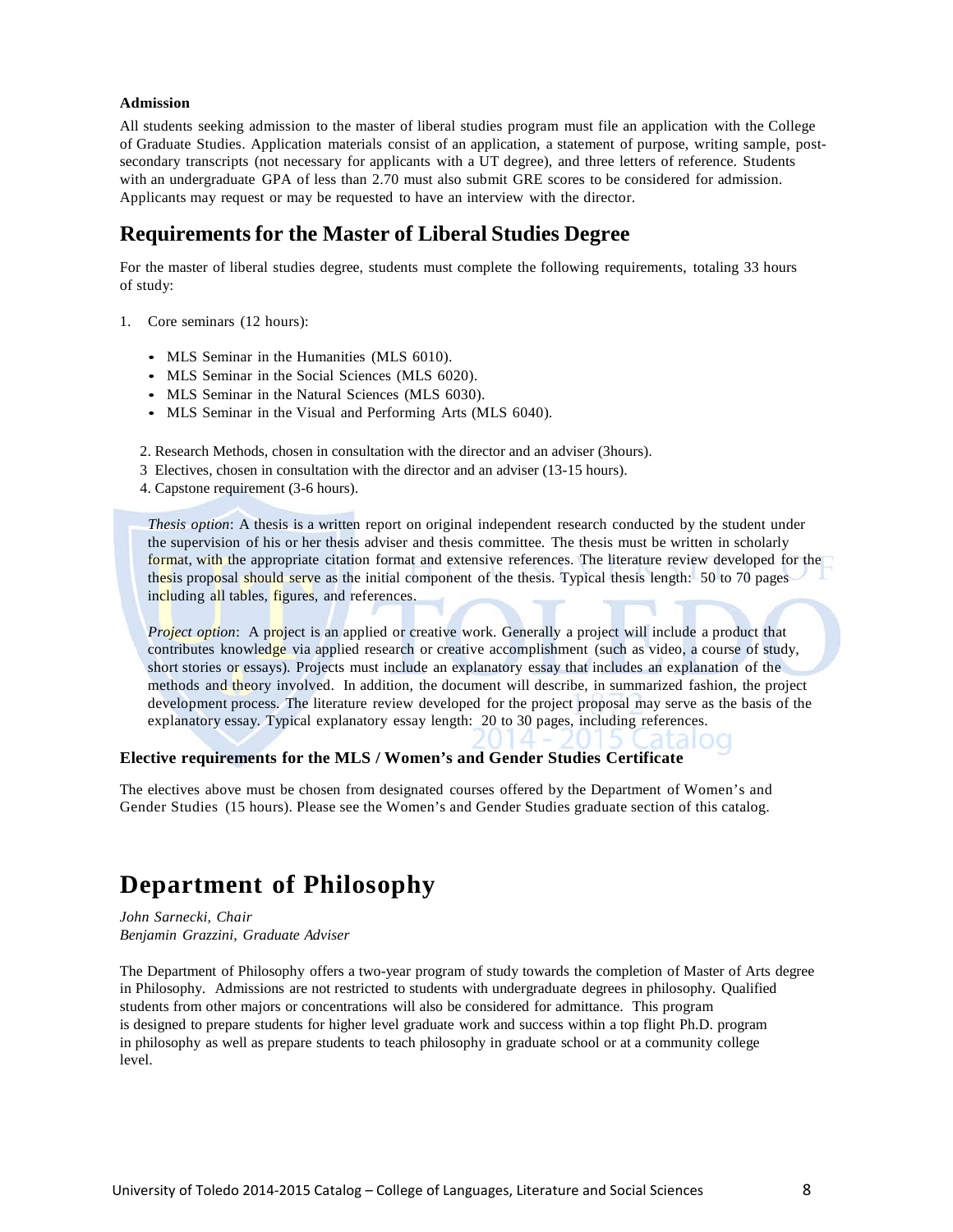### **Requirements for the Master's Program**

Our degree program includes both a thesis option (which includes an extended written treatment of a topic in the candidate's area of specialization) and a non-thesis option (which involves additional courses and a qualifying exam in an area of specialization). Both tracks require a minimum of 33 credit hours, though students have the opportunity to pursue additional credits. Students may opt for either track, though students who do not pass the thesis qualifying examination must satisfy the non-thesis requirements to complete their MA.

For the degree of Master of Arts, students must meet the following departmental requirements:

**Thesis option:** Completion of at least 27 semester hours of graduate credit in courses offered by the department of philosophy, excluding readings and research courses; pass a qualifying or prospectus examination in the area of the student's thesis; a written thesis for 6 semester hours of credit; and an oral examination covering the material of the student's thesis and a general competency in the subject areas relevant to the thesis.

**Non-thesis option:** Completion of 33 semester hours of graduate credit in courses offered by the department of philosophy, excluding readings and research courses; and completion of an examination in one sub-field or area of competency in contemporary philosophy chosen by the student in consultation with the faculty.

**For both options:** Completion of PHIL 3000 or 6000 (or its equivalent or satisfied as an undergraduate); completion of PHIL 3210 and 3230 (or their equivalents in the student's undergraduate program); and completion of at least 42 semester hours of graduate and undergraduate credit in philosophy.

Students must also satisfy the requirements of the College of Graduate Studies as specified in the graduate student handbook.

## **Department of Political Science and Public Administration**

*Sam Nelson, Chair Lynn Bachelor, Director, M.P.A. Program Renee Heberle, Director, M.A. Program*

## **Master of Arts in Political Science (M.A.)**

The Master of Arts program is designed to help students become thoroughly grounded in the knowledge base and research methods of political science. The department offers study in five areas of the discipline -- American government (including state and local politics), comparative government, international relations, political theory and methodology.

### **Admission Requirements**

Requirements for admission are a bachelor's degree from an accredited educational institution, acceptable scores on the GRE General Test, and three letters of recommendation from those in a position to judge the academic qualifications of the applicant. Official results should be sent to the College of Graduate Studies. While the College of Graduate Studies allows a minimum undergraduate GPA of 2.7, those near this threshold should have demonstrated significant improvement in the last two years of their undergraduate work.

Those admitted to the M.A. program normally begin their study during the fall semester. Applications for admission and financial aid should be submitted by March 15, although applications for admission alone are welcome at any time.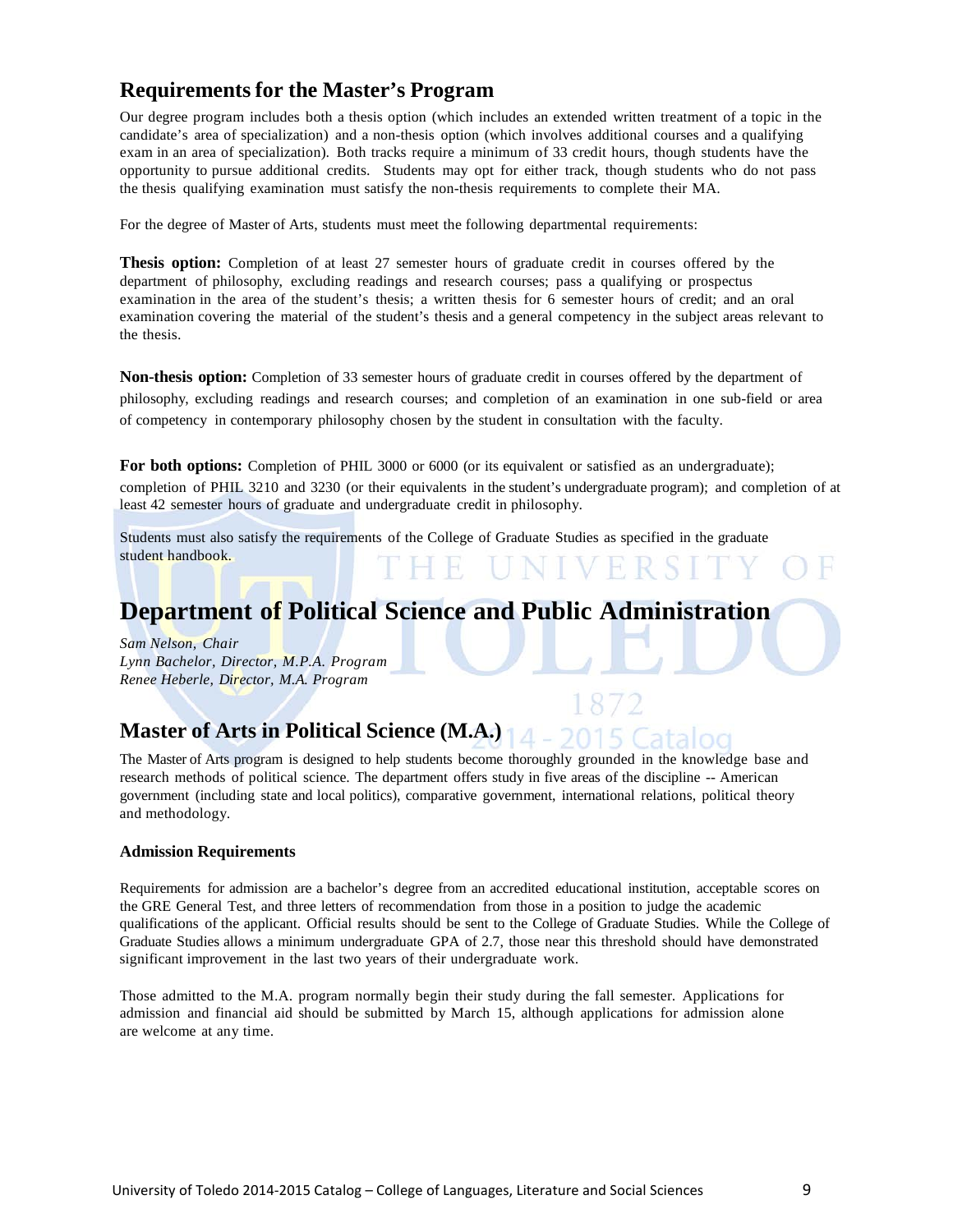### **Degree Requirements**

There are two options:

#### 1. Thesis option

- a. 30 semester credit hours;
- b. Three seminars or lecture courses open only to graduate students: several 5000-level courses (3 hours) and any 6000-level course (3 hours each);
- c. A required master's thesis: PSC 6960 (6 hours); and
- d. Two courses (6 hours) may be taken outside of the department.
- 2. Non-thesis option
	- a. Complete 33 semester credit hours.
	- b. Create and submit a portfolio to the MA Committee for assessment. At a minimum this will include two seminar papers completed through their coursework. It will also include other work as decided by the student and her or his advisor.
	- c. Complete and pass a comprehensive examination focused on the appropriate subfield of political science. The portfolio will be used by the committee to develop comprehensive examination questions.

The student may do an independent readings for credit toward their 33 credit hours as they prepare for the comprehensive examination. All planning for this alternative path must begin at the latest during the student's third semester or equivalent thereof.

Up to 12 hours of credit may be taken outside of the department. It may also include up to six hours of internship credit. These must be approved by the program adviser or by the adviser of the individual student.

### **Academic Standards**

M.A. students must maintain a minimum cumulative GPA of 3.0 overall and in their political science courses. Only those classes with a grade of C or higher may be counted toward the degree. A student receiving two grades below  $\overline{a}$  B (i.e., of 2.67 or less) may be removed from the program.

### **Master of Public Administration (M.P.A.)**

The master of public administration (M.P.A.) is a professional degree for those pursuing administrative careers in government and nonprofit organizations. The program is accredited by the National Association of Schools of Public Affairs and Administration (NASPAA), and serves part-time and mid-career, as well as full-time students.

### **Admission Requirements**

Applicants to the M.P.A. program must satisfy the following requirements:

- a. An undergraduate degree with a minimum GPA of 3.0 calculated on a 4.0 basis;
- b. Scores from the GRE. A combined score of 1,000 (if taken before August 2011) or 300 (if taken in August 2011 or later) on the verbal and quantitative portions of the GRE is preferred, and the examination must have been taken in the past two years. With permission, the applicant may substitute scores for the Law School Admission Test (LSAT) or the Graduate Management Aptitude Test (GMAT);
- c. Three or four letters of recommendation, which must be academically or employment related. These should be from individuals familiar with the applicant's academic abilities and professional goals. Applicants who obtained their undergraduate degrees in the last five years must submit at least two academic letters; and
- d. A thoughtfully drafted statement of purpose.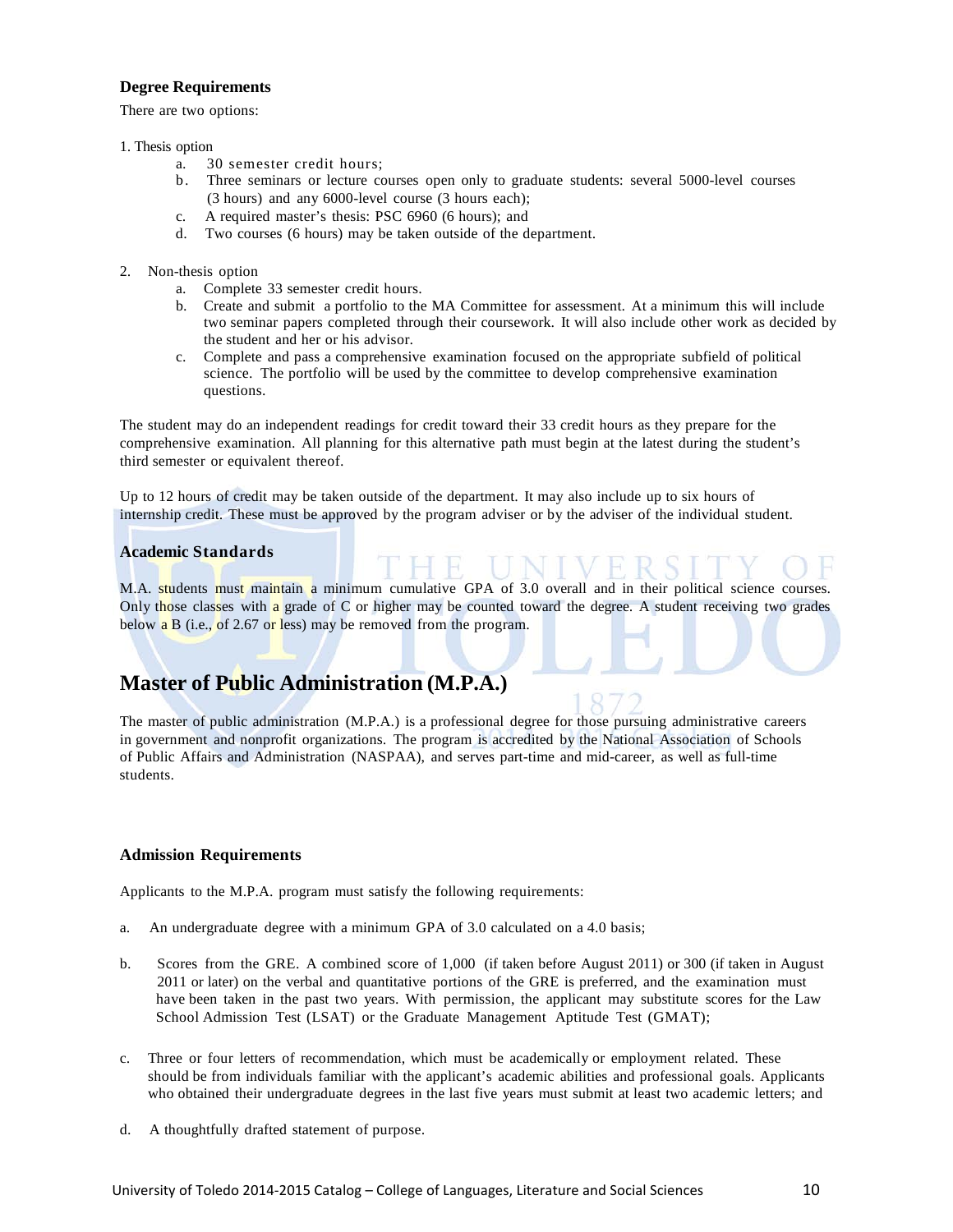### **Early Admission to M.A. in Political Science and Master of Public Administration Programs**

### **Description**

The Early Admission option allows advanced undergraduates with a major or minor in political science or public administration to enroll for graduate level credit in up to 9 hours of 4/5000 level classes. Students accepted in the Early Admission option receive both graduate and undergraduate credit for these classes; undergraduate instructional fees will apply to these three courses.

### **Eligibility**

To be eligible for the Early Admission program, students must have a major or minor in political science or public administration, be within one year of graduation, have a cumulative GPA of 3.3 or higher , and submit an application no earlier than three semesters prior to expected completion of the B.A. program.

### **Application Process**

To apply for the Early Admission program, students should complete an Application for Early Admission (available from the Department of Political Science and Public Administration), submit three letters of recommendation (from an undergraduate advisor and two undergraduate course instructors), a one page biographical sketch, and a regular graduate application form to the Chair of the Department of Political Science and Public Administration, MS 40, The University of Toledo, Toledo, OH 43606

Students accepted into this option will initially be granted provisional graduate admission to allow them to enroll in 5000-level courses in the Department of Political Science and Public Administration. To receive dual (undergraduate and graduate credit), the following conditions apply:

- Courses must be taken at The University of Toledo **after** acceptance into the Early Admission option
- Only 5000-level courses in Political Science and Public Administration may be included
- Must complete all graduate level requirements in the course and be evaluated by the same criteria as graduate students
- Must complete graduate plan of study indicating courses that will receive graduate and undergraduate credit

### **Degree Requirements**

All students must satisfy the following University and program requirements: 5 Catalog

- a. Program prerequisites: PSC 3420 (or equivalent).
- b. General course work requirements: 12 graduate courses (36 hours), including at least five courses open only to graduate students, of which three must be at the 6000 level, with a minimum GPA of 3.0. This does not include prerequisites or experiential learning (Research Report for In-Service Students or Internship for Pre-Service Students).
- c. Common core requirements:

| Research Methods in Political Science and Public Administration3 |  |
|------------------------------------------------------------------|--|
|                                                                  |  |
|                                                                  |  |
|                                                                  |  |
|                                                                  |  |

d. Electives: Students must take a minimum of five additional courses (15 hours from the list of elective courses in general management, criminal justice, economics and financial administration, health administration, human resources management, nonprofit organizations and urban administration). Electives should be selected in consultation with the M.P.A. adviser and may be used to develop an area of specialization.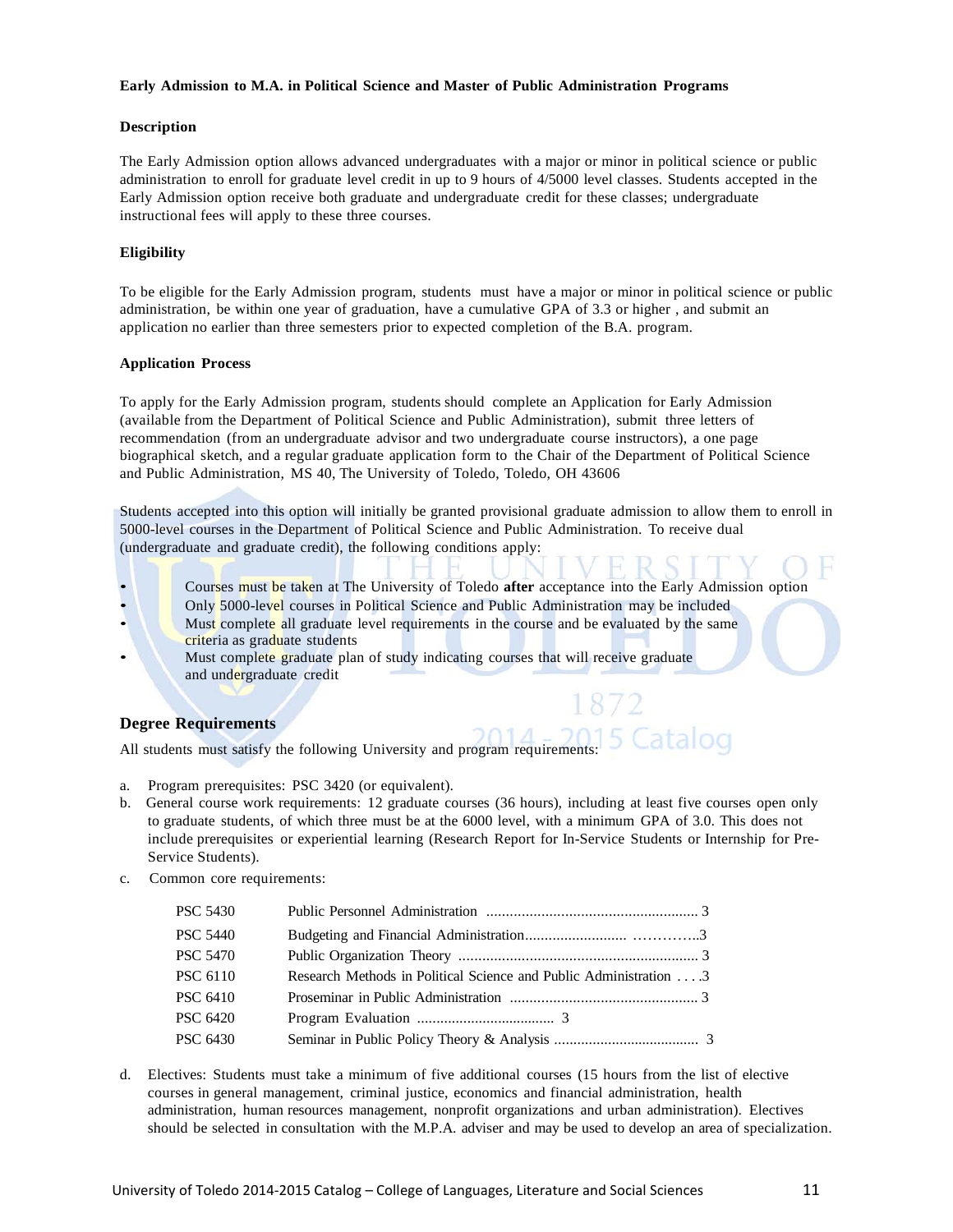- e. Experiential learning: All M.P.A. candidates must demonstrate the application of public administration theory, methods and techniques to a practical job situation. Those employed in a governmental or nonprofit agency at the professional level (in-service students) must complete PSC 5950. Those without government or nonprofit job experience at the professional level (pre-service students) must complete two credit hours of PSC 6940. At the end of the internship, the intern submits a final report and the agency supervisor submits an evaluation of the intern. Pre- service students should begin planning their internships with the program adviser before they expect to receive their degree.
- f. Comprehensive examination: Students must pass a written comprehensive examination. A student who fails the examination may retake it once.

### **Certificate Program in Management of Non-Profit Organizations**

This program is intended both for professionals already working or volunteering in the nonprofit sector, and for students without professional experience who seek to prepare themselves for nonprofit careers.

The fundamental organizational and management principles provided by this program can be used by leaders in the nonprofit sector to strengthen both their systems and service delivery. The Certificate will prepare students to lead and administer nonprofit organizations as paid staff, directors, board members, philanthropists or volunteers in human- service, cultural, educational, religious and community organizations. In addition, students in the MPA and other graduate programs can use their elective hours to earn this certificate.

The program consists of four required courses from the department of political science and public administration and marketing, and one elective selected from an approved list available from the Program Director.

Required courses: Mgmt. of Nonprofit Org (PSC 5410), Budgeting & Financial Admin (PSC 5440), Public Personnel Admin (PSC 5430), Marketing for Nonprofit Org (MKTG 5170), or Marketing Systems (MKTG 5410).

Undergraduate Prerequisite: PSC 3420, Principles of Public Administration or equivalent, or permission of Program Director.

# **Certificate Program in Municipal Administration**

The primary purpose of this certification is to strengthen the professional management skills of personnel in responsible local government administrative positions. These include supervisors, department heads, administrative assistants and others who need more management training to enhance their career prospects. Students in the M.P.A. program may also use their electives to receive this certificate. In addition, this certificate program is appropriate for graduate students in geography and planning and civil engineering who wish to improve their knowledge of administration.

### **Certificate Program in Health Care Policy and Administration**

This program is intended for students who are interested in pursuing mid-level careers in the health-care field or for those already working in the field who want to expand their knowledge without pursuing a formal graduate degree program in health administration. The program is composed of five courses in the departments of political science and public administration, health education, finance, and related areas.

- Health Care Policy (PSC 5330) or Issues in Public Health (PUBH 664)
- Health Care Delivery Systems (PSC 5350) or PUBH 664
- Health Systems Management (PSC 6440)
- Two additional courses chosen from the Departments of Health and Rehabilitative Services, Economics, Sociology, Finance, or Management, in consultation with a faculty adviser from the MPA program.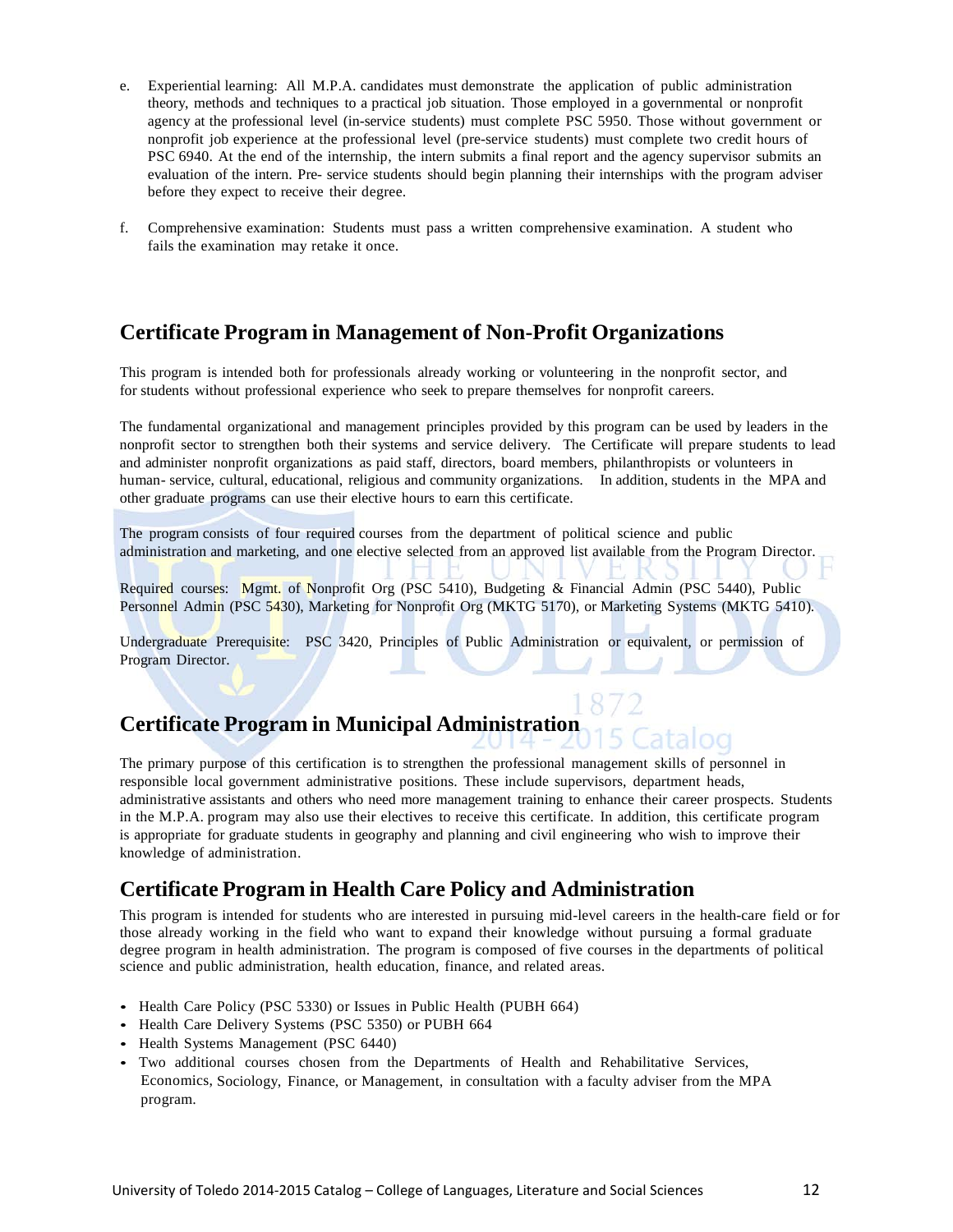### **Joint J.D./M.P.A. Degree**

The J.D./M.P.A. dual degree program offers graduate students the opportunity to earn two graduate degrees evidencing the completion of the curriculum for the juris doctor (J.D.) from the College of Law and the curriculum for the master of public administration (M.P.A.) from the College of Languages, Literature and Social Sciences

department of political science and public administration. The program is administered jointly by the College of Law and the department of political science and public administration. The program is designed for students who wish to be effective in administrative and regulatory positions in public and in private, nonprofit organizations.

### **Admission Standards and Requirements**

To be admitted to the J.D./M.P.A. program, a student must first be admitted to both the College of Law and the M.P.A. program in the department of political science and public administration. The student must qualify for admission to each degree program, make separate application for admission to each program, and be admitted to each program in order to be eligible for the J.D./M.P.A. program.

After admission to the College of Law and the M.P.A. program in the department of political science and public administration, the student must be admitted to the J.D./M.P.A. program by the coordinating committee.

### **Requirements for Degrees and Continued Participation in the Program**

**Juris Doctor:** In order to qualify for the juris doctor from the College of Law, a student must comply with all the academic and nonacademic rules of the college, with respect to the admission process and during the period after initial enrollment in the college until the granting of the degree. The College of Law will grant credit toward the J.D. for certain courses taken in the department of political science and public administration under the J.D./M.P.A. program, as detailed below.

**Master of Public Administration Degree:** In order to be eligible for the M.P.A. degree from the department of political science and public administration in the College of Languages, Literature and Social Sciences, a student must complete at least 12 graduate-level courses (36 credit hours), including at least five courses open only to graduate students, of which three must be at the 6000 level, with an overall minimum GPA of 3.0. A student must complete any prerequisite courses and all required courses, and the M.P.A. experiential learning requirement. The department of political science and public administration will grant credit toward the M.P.A. degree for certain courses taken in the College of Law, as detailed below.

2014 - 2015 Catalog

### **Course Requirements**

#### **College of Law Credit for Certain Political Science Courses in the J.D./M.P.A. Program:** Under the

J.D./M.P.A. program, up to 12 semester credit hours of approved graduate M.P.A. courses may be applied toward the completion of the total credit hours required for the J.D. The student must earn a grade of B (3.0) or better in an M.P.A. course for the course to be credited toward the J.D.

The 12 hours of approved M.P.A. courses are as follows:

On written application by the student, and for good cause shown, the associate dean of the College of Law may substitute another graduate PSC course for one on the approved list.

**Political Science Credit for Certain College of Law Courses in the J.D./M.P.A. Program:** Under the J.D./M.P.A. program, up to 12 semester credit hours of approved upper-level courses in the College of Law may be applied toward the completion of the 36 credit hours required for the M.P.A. degree. In College of Law graded courses, the student must earn a grade of  $C(2,0)$  or better; and in College of Law ungraded courses, the student must earn a Pass or better for the course to be granted credit toward the M.P.A. degree.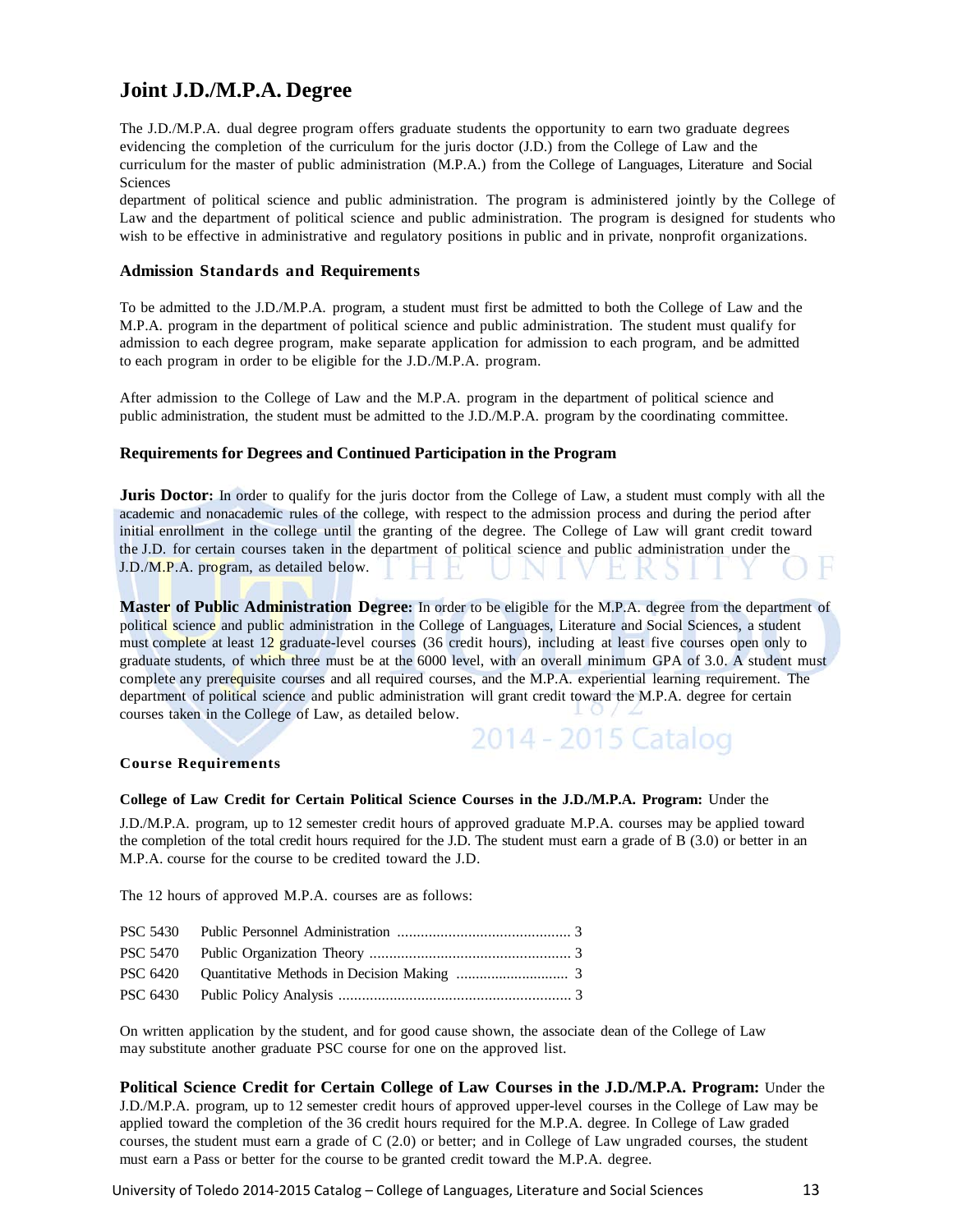**Scheduling:** A full-time student entering the College of Law must enroll full time exclusively in the College of Law beginning in the fall, for the first academic year. A part-time student entering the College of Law must enroll exclusively in the College of Law beginning in the fall of the first year, for two academic years.

After the initial first year or two years (as the case may be) in the College of Law, a student in the J.D./M.P.A. program is required to maintain his or her status as a student in the College of Law by taking at least one course for credit in the college during each academic year until the course requirements for the J.D. are completed.

## **Department of Psychology**

*John McSweeny, Interim Chair and Director of Clinical Planning Kamala London Newton, Associate Chair Stephen Christman, Experimental Program Coordinator*

### **Requirements for the Master's Program**

Students enrolled in the doctoral program earn the M.A. degree in partial fulfillment of requirements for the Ph.D. degree.

A minimum of 38 semester hours beyond the bachelor's degree is required. Each student must complete specific course requirements and must complete a master's thesis. Although the program is designed to provide broad training in general psychology, it is expected that the thesis will be conducted within one of the following domains: clinical psychology, cognitive psychology, developmental psychology, psychobiology and learning, or social psychology.

| A. |    | Core Requirements (21 hours)<br>Statistics & Research Design $(9 \text{ hours})$<br><b>PSY</b> 6100 Quantitative Methods in Psychology I (3 hrs)<br>PSY 6110 Quantitative Methods in Psychology II (3 hrs)<br>PSY 6130 Design & Evaluation of Psychological Research (3 hrs)                             |
|----|----|----------------------------------------------------------------------------------------------------------------------------------------------------------------------------------------------------------------------------------------------------------------------------------------------------------|
|    | 2. | Core Content Courses: Any two of the following courses (6 hrs)<br>PSY 6200 Systems of Psychology (3hrs)<br>2014 - 2015 Catalog<br>PSY 6400 Cognitive Psychology (3 hrs)<br>PSY 6500 Developmental Psychology (3 hrs)<br>PSY 6600 Behavioral Neuroscience (3 hrs)<br>PSY 6700 Social Psychology (3 hrs)   |
|    | 3. | Research Requirements (6 hrs)<br>PSY 6960 M.A. Thesis (6 hrs)                                                                                                                                                                                                                                            |
|    | 4. | Other<br>Master's thesis passed by thesis committee<br>If a student earns a grade of $C+$ or below in a course, that course will not be allowed to fill a requirement.<br>If a student earns a second grade of $C$ + or below, that student will be dismissed from the doctoral program.                 |
| B. |    | Concentration Requirements (17 hours)<br>Clinical Psychology Concentration (17 hours)<br>1. Clinical Core (14 hours)<br>PSY 6210 Psychopathology (3 hrs)<br>PSY 6220 Cognitive Assessment (4 hrs)<br>PSY 6230 Personality Assessment (4 hrs)<br>One psychotherapy didactic course (PSY 6310-6350) (3hrs) |
|    | 2. | Practicum (3 hrs)<br>PSY 6390 Clinical Laboratory (3 hrs)                                                                                                                                                                                                                                                |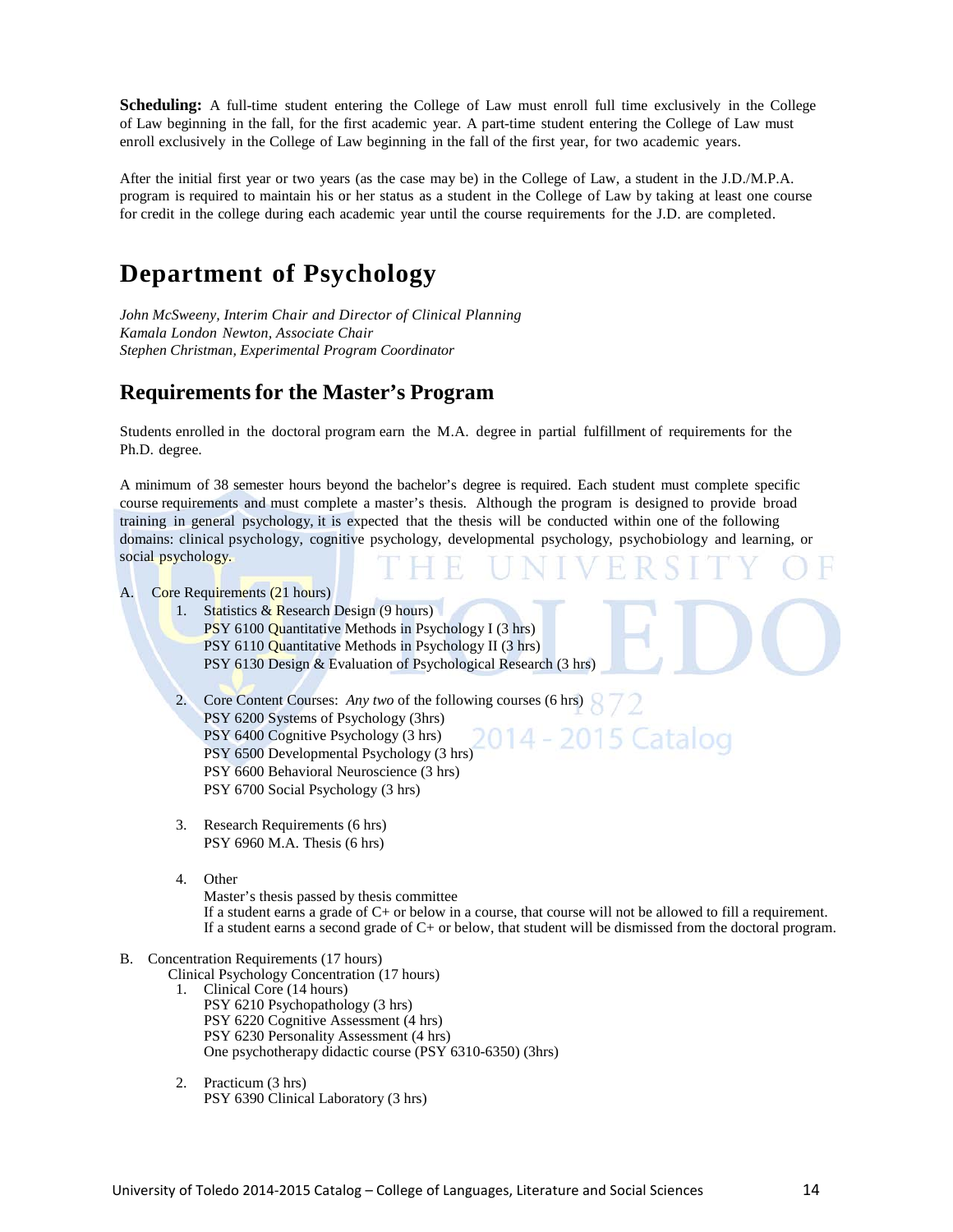Experimental Psychology Concentration (17 hours)

- 1. Seminars: *Two of the following*, in area of specialization (i.e., social, cognitive, developmental, psychobiology), courses chosen outside of specialization must be approved by advisor and experimental coordinator (6 hours) PSY 6410 Seminar in Cognitive Psychology (3 hrs) PSY 6510 Seminar in Developmental Psychology (3 hrs) PSY 6610 Seminar in Psychobiology and Learning (3 hrs) PSY 6710 Seminar in Social Psychology (3 hrs)
- 2. Research Practicum (11 hours)

### **Requirements for the Doctoral Program**

A minimum of 92 semester hours of course work is required in the Ph.D. program in psychology, 44 hours of core requirements, and a minimum of 48 hours in one of two areas of concentration – experimental or clinical psychology. Training in clinical psychology, which is fully accredited by the American Psychological Association, provides students with a broad educational foundation in the science and the practice of clinical psychology. Training in experimental psychology allows students to focus on various aspects of cognitive psychology and language, developmental psychology, psychobiology and learning, and social psychology.

Applicants must satisfy admission requirements of the College of Graduate Studies, the College of Languages, Literature, and Social Sciences, and the department. Each applicant must submit an application, transcripts of previous academic work, three letters of recommendation, and GRE scores. A statement of purpose, which describes the student's research interests and career goals, is also required from each applicant.

The purpose of the doctoral program is to prepare students for careers in academia (teaching, research, clinical work), in mental health programs, in clinical intervention settings, as well as in other settings. Doctoral training emphasizes the inculcation of scientific attitudes with regard to the gathering and evaluation of information; the solving of basic and applied research problems; and clinical assessment and psychotherapy. Each student must complete specific course requirements, a master's thesis, doctoral examinations, and a doctoral dissertation. An individual plan of study is developed by the student in consultation with the academic adviser and advisory committee.

A. Core Courses taken by all students (44 credits)

1. Core Methods Courses (12 credits) PSY 6100 Quantitative Methods in Psychology I (3) 015 Catalog PSY 6110 Quantitative Methods in Psychology II (3) PSY 6130 Design & Evaluation of Psychological Research (3) Advanced Statistics Elective, approved by advisor (3)

- 2. Core Content Courses (12 credits) 4 courses from the following list: PSY6200/7200 Systems of Personality (3) PSY 6400/7400 Cognitive Psychology (3) PSY 6500/7500 Developmental Psychology (3) PSY 6600/7600 Behavioral Neuroscience (3) PSY 6700/7700 Social Psychology (3) \*Students specializing in the clinical area must demonstrate broad exposure to the current body of knowledge and methods in each of these areas. If this is not done through these courses, it must be done (with approval by the advisor and Director of Clinical Training) through a seminar course or other activity at the graduate level with sufficient breadth (e.g., a workshop at a professional conference, online course). This exposure must be documented as directed in the handbook provided to clinical students.
- 3. Research Requirements (20 credits) PSY 6960 M.A. Thesis (6) PSY 8960 Ph.D. Dissertation (14)

4. Other Qualifying Exam passed by committee. Doctoral dissertation passed by dissertation committee. Minimum GPA 3.0 If a student earns a grade of C+ or below in a course, that course will not be allowed to fill a requirement. If a student earns a second grade of C+ or below, that student will be dismissed from the doctoral program.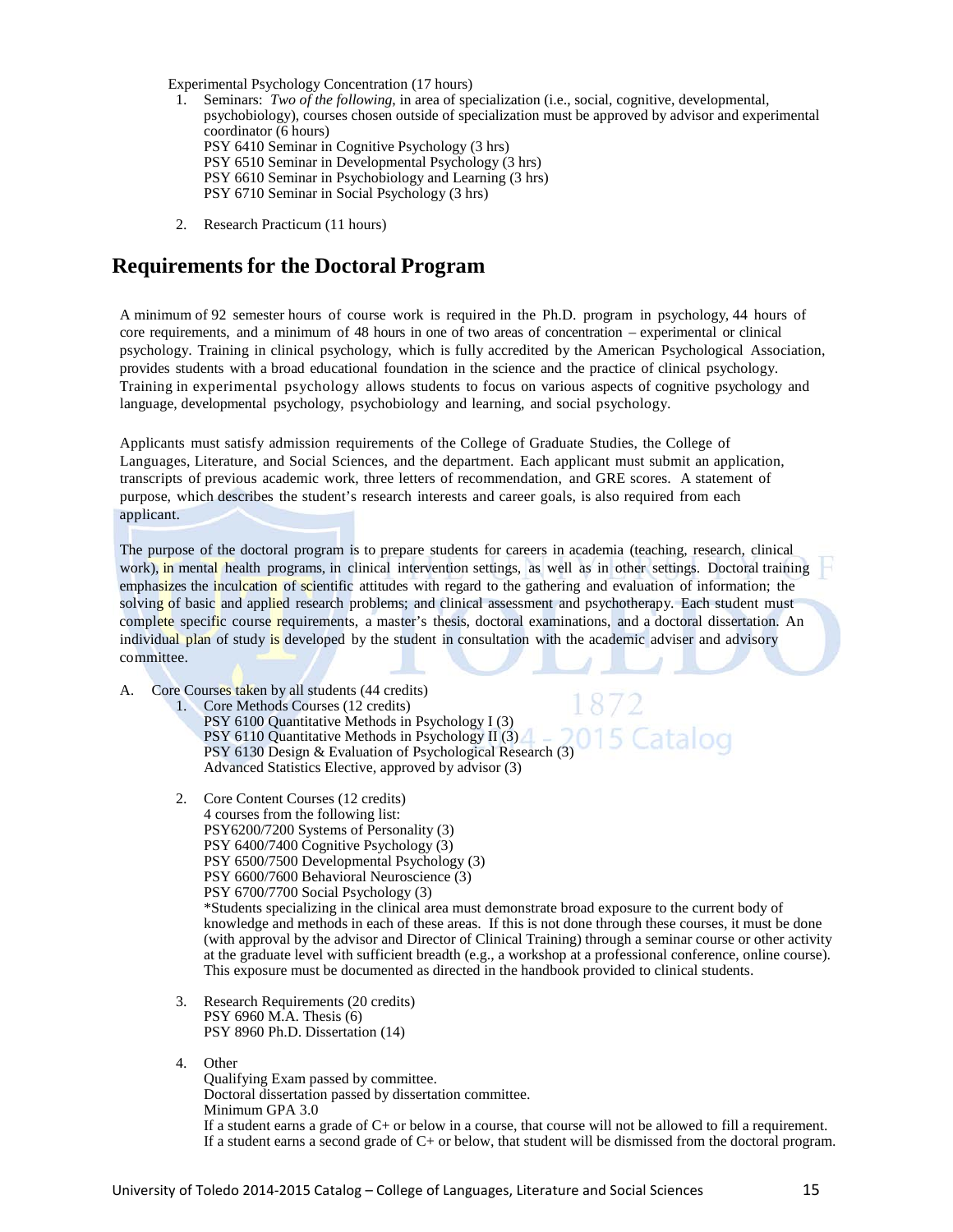- B. Concentration Requirements (48 credits)
	- **Clinical Area**
		- 1. Systems of Psychology (6 credits) PSY 6260/7260 Professional and Ethical Issues (3) One of the following multicultural courses (3): PSY 6050/7050 or EDP/TSOC 8150
	- 2. Clinical Core (14 credits) PSY 6210/7210 Psychopathology (3) PSY 6220/7220 Cognitive Assessment (4) PSY 6230/7230 Personality Assessment (4) *And at least one* of the following (3): PSY 6310/7310 Psychotherapy with Children and Adolescents PSY 6330/7330 Psychodynamic Therapy PSY 6340/7340 Cognitive-Behavioral Psychotherapy PSY 6350/7350 Family and Couple Therapy
	- 3. Clinical Practica (21 credits)

PSY 6390/7390 Clinical laboratory (3)

*At least 18 hours* from the following courses that can be repeated for credit:

- PSY 6810/7810 Child and Adolescent Therapy Practicum (3)
- PSY 6830/7830 Psychodynamic Psychotherapy Practicum (3)
- PSY 6840/7840 Cognitive-Behavior Therapy Practicum (3)
- PSY 6850/7850 Family & Couple Practicum (3)

\*With advisor approval, students may substitute one year of clinical practica (6 credits) with research practica in the  $3<sup>td</sup>$  or  $4<sup>th</sup>$  year only.

INIVERSITY

2014 - 2015 Catalog

4. Electives (4 credits)

To be chosen in consultation with and approved by the advisor

5. Other (3 credits) PSY 8940 APA Accredited Clinical Internship

#### **Experimental Area**

1. Specialty Seminars (9 credits) Seminars should be in area of specialization and approved by the advisor; seminar courses outside of specialization must be approved by advisor and experimental coordinator. PSY 6410/7410 Seminar in Cognitive Psychology (3) PSY 6510/7510 Seminar in Developmental Psychology (3) PSY 6610/7610 Seminar in Psychobiology and Learning (3) PSY 6710/7710 Seminar in Social Psychology (3)

- 2. Teaching (3 credits) PSY 7040 Teaching Practicum
- 3. Research Practica (30 credits) PSY 6030/7030 Research Practicum
- 4. Electives (6 credits) To be chosen in consultation with and with approval of the advisor

## **Spatially Integrated Social Science (SISS)**

#### *Peter S. Lindquist, Director*

The Spatially Integrated Social Science (SISS) Ph.D. Program is a multidisciplinary degree program offered jointly by a consortium of academic departments in the College of Languages, Literature and Social Sciences that include Geography and Planning, Economics, Political Science and Public Administration, and Sociology and Anthropology. This program is designed around the application of geographic information science, spatial statistics, spatial econometrics and spatial analysis to study the spatial dimension of human and social dynamics, including interaction of individuals and society, government, and market participants.

Students entering this program must have completed a master's degree, preferably in a Social Science discipline. In addition, all students admitted into the program must have completed two courses covering geographic information systems and one course in multivariate statistics. New graduate students who are deficient in these requirements must complete prerequisites prior to entering the program. All students seeking admission are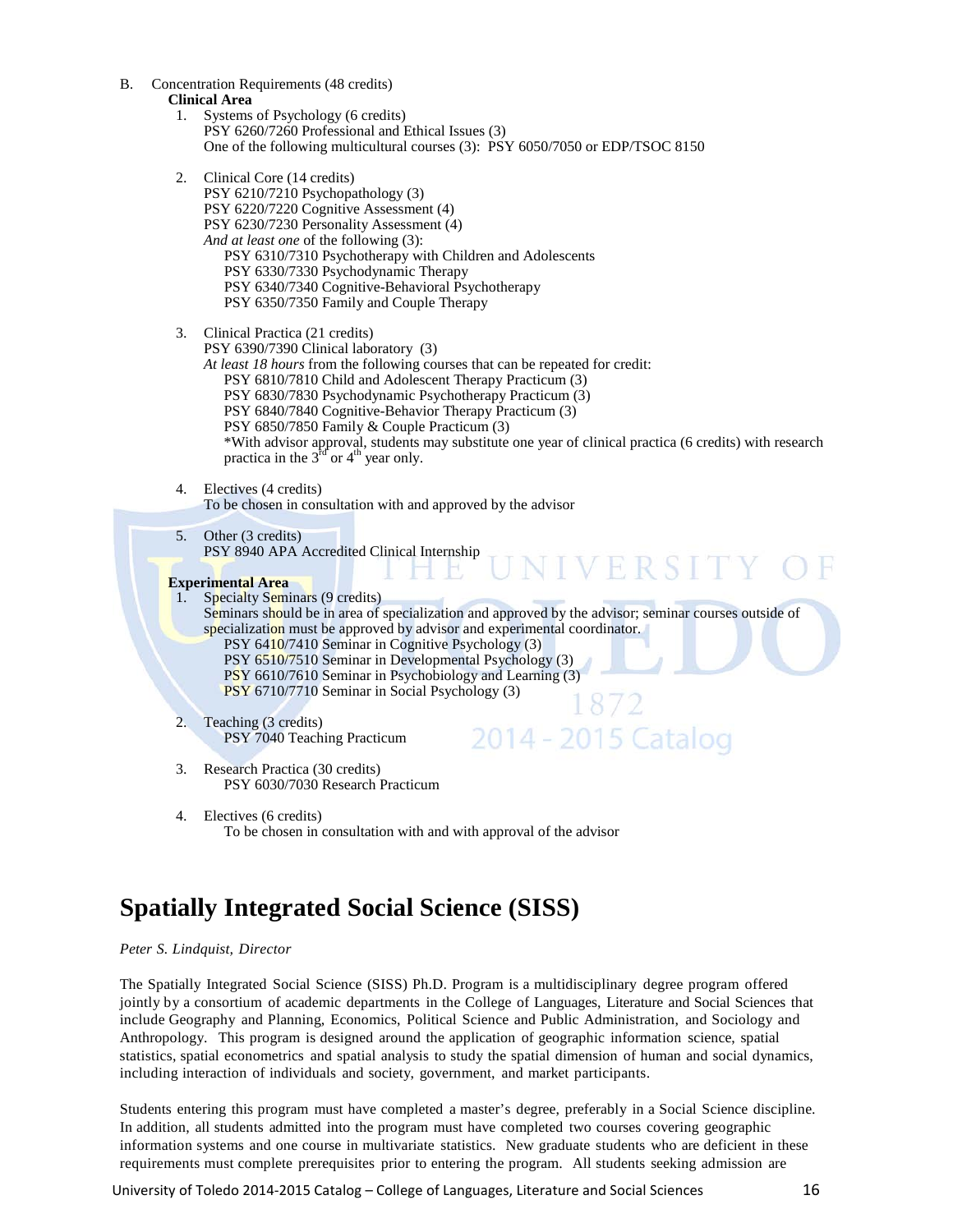required to provide transcripts, GRE scores, three academic letters of recommendation, and a statement of purpose. All students applying from universities outside of the U.S. are also required to submit TOEFL scores. Completion of the Ph.D. takes up to four years of study beyond the master's degree. The doctoral degree requires 60 semester hours beyond the Master's Degree with 36 course credits and 24 dissertation credits.

### **Requirementsfor the Ph.D.**

**Course Work**. The doctoral degree requires 60 semester hours beyond the Master's Degree with 36 course credits and 24 dissertation credits. 18 credits (six courses) are mandatory core courses (SISS 7010, 7020, 8010, 8020, 8030,

8040). Two advanced seminar courses (6 credits) selected from SISS 7030, 8150, 8160, 8170, 8180, 8190, 8200, 8210). Two elective courses (6 credits) selected within one of the allied social science departments participating in the program: Geography and Planning, Economics, Political Science and Public Administration, or Sociology and Anthropology. Two additional courses (6 credits) from advanced seminar courses or electives. All courses must be approved by the program director or dissertation advisor. Enrollment for dissertation credit is reserved for the third and fourth years of the program after course work has been completed and the qualifying exam has been passed. Students are eligible to take a minimum of six credits of dissertation in a semester.

**Comprehensive Examination**. A comprehensive examination will be scheduled for the summer following the end of the first year of the graduate program and will cover material presented in the first five core courses of the program. To qualify, a student must have a "B" or better in all five core courses. Upon successful completion of the examination, the student can begin taking the advanced seminars and electives in the second year of residence.

**Dissertation**. Each student must complete 24 credit hours of dissertation (SISS 8960). In the Spring Semester of the second year of residence, students can begin to establish a Dissertation Advisory Committee. Students will also enroll in the final core course (SISS 8040: Research Design). It is during this time that the student should begin to focus on establishing a dissertation topic. A Qualifying Exam will be administered at the beginning of the Fall Semester of the student's third year. The Qualifying Exam will test each student on the basis of their knowledge and skills in the area(s) of their dissertation topic. Upon completion of the qualifying exam, students will prepare a dissertation proposal and defend it by end of semester. Upon successful completion of the defense, each student will work on their dissertation for the remainder of Year 3 and up to Year 4.

# **Department of Sociology and Anthropology**

*Rubin Patterson, Chair Dwight Haase, Graduate Director, Adviser*

### **Requirements for the Master's Program**

Regular admission to the Master of Arts and Master of Arts and Education degree programs in Sociology requires meeting the admission requirements of the College of Graduate Studies, including presentation of scores on the aptitude sections of the GRE.

The Master of Arts in Sociology requires a minimum of 37 credit hours of study. These hours are made up of required courses in theory, methods, and statistics (see B below); elective course work (see C below); and completion of a thesis, an internship or additional course work (see D & E below).

The program requirements are:

### A. **Required background courses (0-9 hours)**

(For students who have not completed these or equivalent undergraduate courses):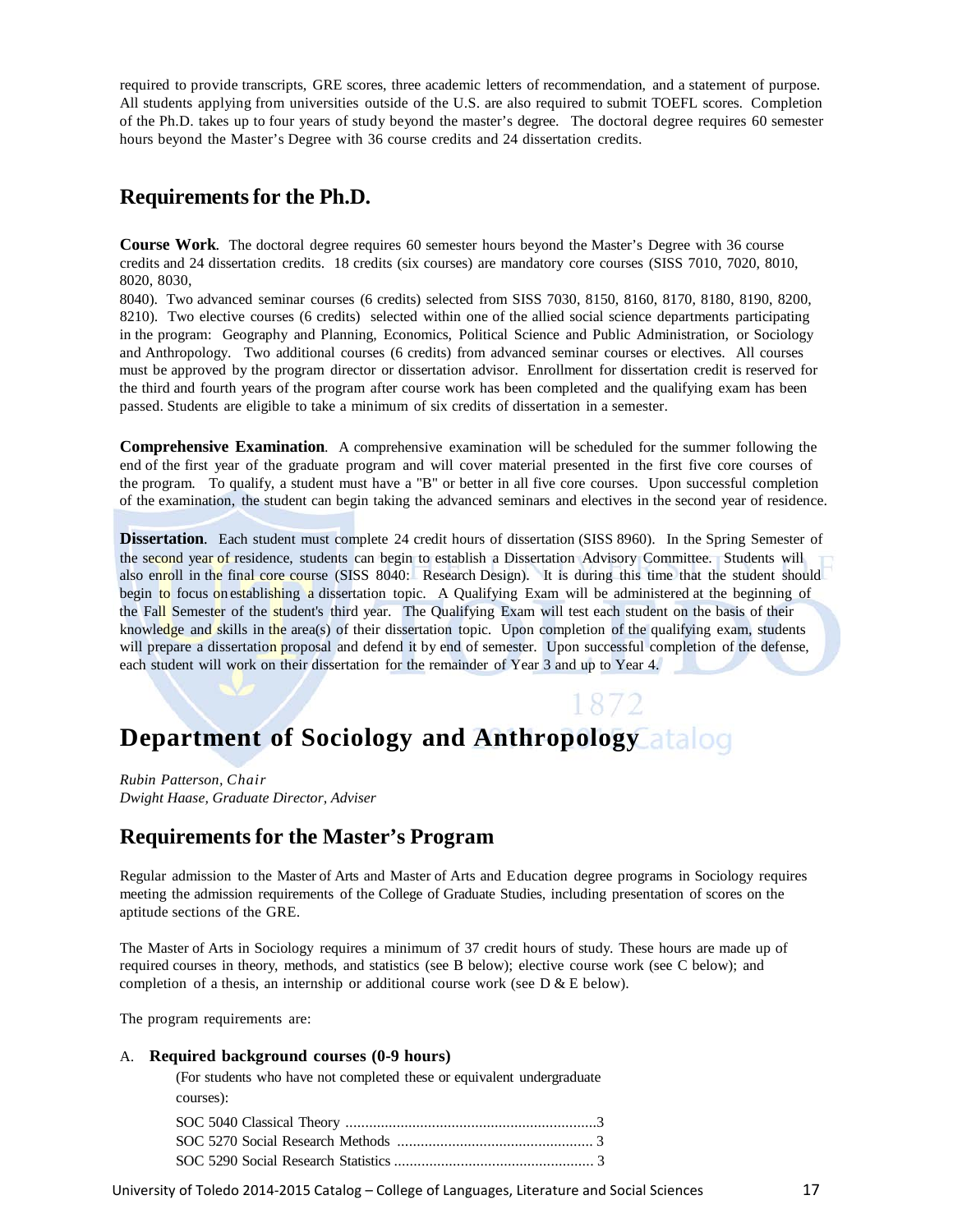### B. **Core courses required of all students (10 hours)**

| SOC 6040 Advanced Sociological Theory or |  |  |
|------------------------------------------|--|--|
|                                          |  |  |
|                                          |  |  |
|                                          |  |  |

C. **Program electives (21 hours):** These may be completed by choosing from 5000- and 6000-level courses offered in sociology. Students must take a minimum of two of these courses at the 6000 level.

Students in the M.A. degree program may choose to use their elective hours to focus on a substantive area of the discipline. The faculty offers five areas of concentration – social inequality, sustainability. urbanization, globalization, and labor studies.

D. **Thesis/Internship/Course Work:** Students may choose to complete a thesis (six hours), an internship (six hours) or six additional hours of course work with adviser approval, organized and presented in a fashion consistent with College of Graduate Studies guidelines, the master's thesis is an original piece of research developed in collaboration with a full-time member of the departmental faculty who serves as thesis committee chair. Two additional full- time faculty members (at least one of whom is a member of the departmental faculty) must also serve as advisers to the student and are members of the thesis committee. Students should enroll in SOC 6960 for thesis credit; these hours will be graded on a S/U basis.

Students selecting the internship must develop this option in concert with two members of the full-time faculty, one of whom will serve as chair. A third member of the committee will come from the field in which the internship is located. Examples of internship settings include community organizations, health facilities, criminal justice facilities and government offices. Internships must place students in a position to make sociological observations about the setting. These observations will be the basis for an internship report to be filed with the graduate adviser, after approval by the internship committee. Students should enroll in SOC  $6940$  to receive credit for the internship; these hours will be graded on a S/U basis.

**E. Independent Research:** Generally, students may take no more than three hours of independent study or research (5990, 6900, 6990) to complete their degree requirements. Exceptions may be approved by the graduate adviser to a maximum of six hours.

Typically, students may apply no more than three hours taken outside the department toward completion of the degree requirements. Exceptions may be approved by the graduate adviser.

Students should consult with the graduate adviser for additional information about program requirements and options.

## **Department of Women's and Gender Studies**

### *Charlene Gilbert, Graduate Adviser*

The Graduate Certificate in Women's and Gender Studies is an interdisciplinary program of study which examines the significance and consequences of gender as a cultural category that shapes the experiences and knowledge of individuals and communities. Women's and Gender Studies is grounded in feminist and gender theories that reconceptualize and re-contextualize ideas and experiences as well as knowledge and knowledge production. This field of study allows for an in-depth exploration of the sociocultural, economic, and political implications of gender, race, class, ability, sexuality, and power relations - past, present, and cross-culturally.

The goal of the Certificate program is to offer a formal program of study for graduate students who seek to include Women's and Gender Studies as a specific area of concentration in their graduate or professional studies. The Certificate Program in Women's and Gender Studies is flexible and designed to accommodate both full-time and part-time graduate students. The courses required for the certificate include evening, hybrid and online courses.